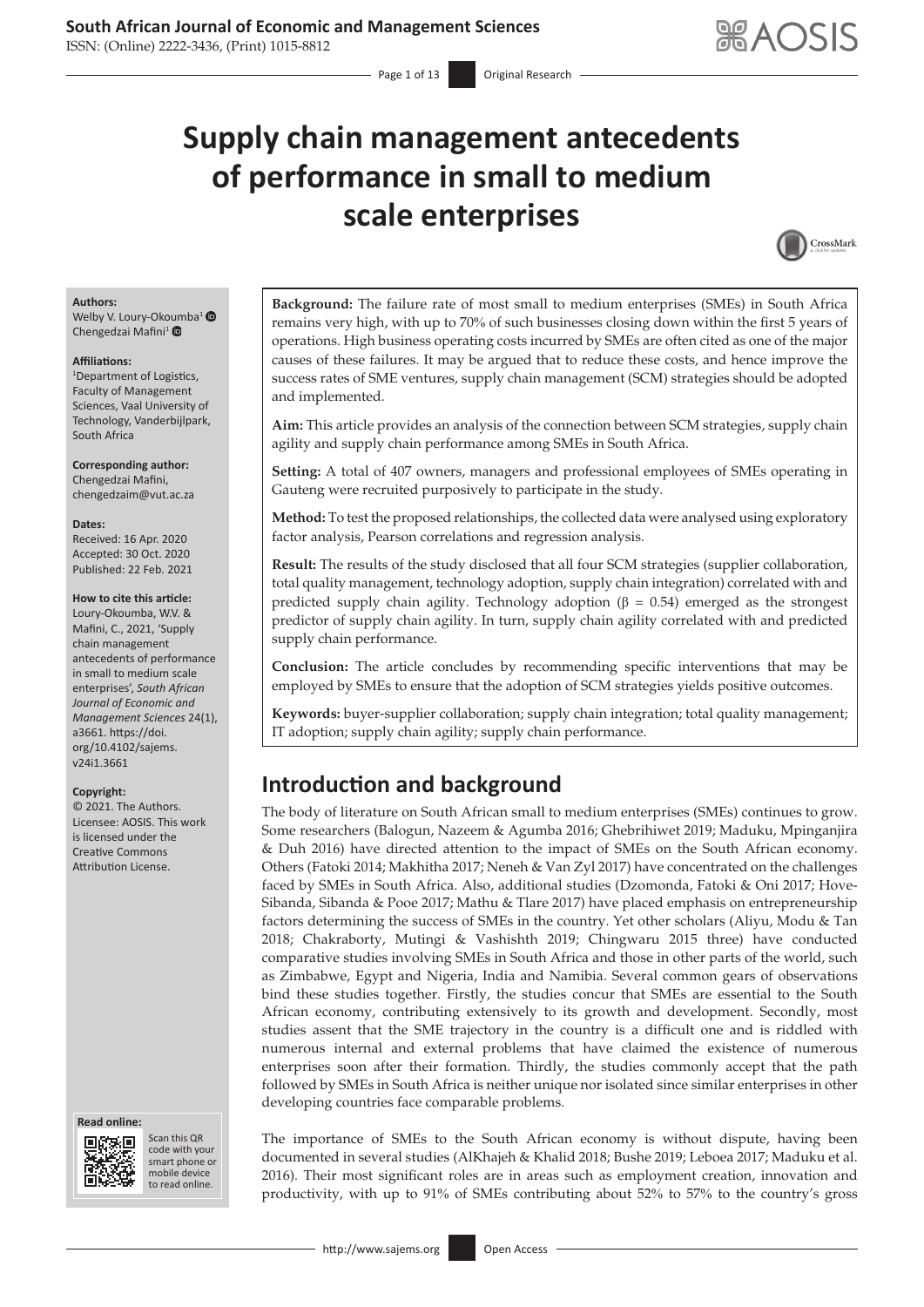domestic product (GDP) (Small Enterprises Development Association 2019). Yet conflicting evidence indicates that regardless of their importance, SMEs face numerous challenges, such as lack of capital, fierce competition in most sectors, shortage of skills, corruption, dependence on obsolete management models and negative economic development, among others, that impede their prospects of survival, growth and success (Molefe, Meyer & De Jongh 2018; Moos & Sambo 2018; Muriithi 2017). So pronounced are these challenges that between 70% and 80% of South African SMEs fail to reach their maturity stage (Dzomonda et al. 2017; Neneh & Van Zyl 2017; Small Enterprise Development Agency [SEDA] 2018). The existence of these challenges presents opportunities for further research to generate more information on how they may be overcome.

The current study investigated the connection between supply chain management (SCM) practices, supply chain agility (SCA) and supply chain performance (SCP) in South African SMEs. Although SMEs are important to the South African economy, their continued struggles and failures act as stimuli for further research, based on the view that empirical research is an avenue for the generation of lasting solutions to such business problems. The dependence of SMEs on ineffective business management strategies triggers the suggestion to identify scientifically those models that are applicable to the situation in South Africa. Governments, communities of practice, business owners and managers may then tap into such resources to identify and use relevant information to turn their businesses around and flatten the curve of failed SMEs in South Africa.

The current study approaches the management dilemmas facing SMEs from a SCM perspective. At most, SCM remains an emergent concept to most SMEs, yet has now become an activity of strategic importance that determines either the success or failure of a business (Kot 2018; Kot, Goldbach & Ślusarczyk 2018). It may further be argued that knowledge about the application of the SCM concept to SMEs in South Africa is still in its infancy, which increases the necessity of continual empirical studies directed to this critical sector. Using the SCM standpoint, the study identifies four practices relevant to SMEs. These include buyer-supplier collaboration (BSC), supply chain integration (SCI), total quality management (TQM) and information technology adoption (ITA) – practices that have been applied extensively in past studies (Basheer et al. 2019; Thai & Jie 2018). In line with evidence from prior literature (Ngai, Chau & Chan 2011; Prajogo & Olhager 2012; Revilla & Villena 2012; Yang 2013), the study links these SCM practices to SCA, which in turn enhances SCP in SMEs. Thus, the study presupposes that performance of SME supply chains in South Africa can be improved through the implementation of SCM practices.

Some evidence exists of previous research narrowed down to SCM practices in South African SMEs (e.g. Abualrejal et al. 2017; Eicker & Cilliers 2017; Fatoki 2019; Mofokeng & Chinomona 2019; Molefe et al. 2018). However, a comprehensive literature search made by the authors of the present article revealed that it is not easy to find any prior South African studies that tested the conceptual model evaluated in the current study. The current study is thus intended to occupy this gap.

### **Literature review**

### **Supply chain management practices**

Supply chain management practices are activities intended to manage the operations, as well as functions of a supply chain, ensuring a flow of goods, services money and information from sources to the end users (Shukla, Garg & Agarwal 2011). It is widely recognised that SCM practices are effective in providing core value to an organisation's strategic direction in terms of adhering to or meeting performance objectives (Chardine-Baumann & Botta-Genoulaz 2014). They are sets of practices that perform a strategic role in the competitive aspirations of businesses and contribute to improving the performance of an organisation's supply chain (Banerjee & Mishra 2015; Randall et al. 2011). Examples of SCM practices include SCI, customer service management, geographical proximity, just-in-time (JIT), business intelligence, logistics and distribution, supplier collaboration, and lean and green SCM (Banerjee & Mishra 2015; Govindan et al. 2014). The current study concentrates on four practices proposed by Wiengarten et al. (2010), namely BSC, ITA, SCI and TQM. Their selection is based on the rationale that these are fundamental aspects of the sustainable performance of SME organisations' supply chain environment (Banerjee & Mishra 2015).

### **Buyer-supplier collaboration**

Buyer-supplier collaboration is the ability of two or more partner organisations to work together in joining supply chain-related activities, which is essential in meeting requirements and expectations of customers (Fawcett et al. 2011). Collaborative engagement between buyers and suppliers calls for a synergistic working engagement between supply chain partners, with the purpose of exchanging proprietary knowledge and information, expertise, as well as technologies (Osarenkhoe 2010). Factors such as the setting of mutual goals and objectives, an organisation's internal governance and mutual trust, as well as information exchange are essential in influencing buyer and supplier decisions to collaborate (Grudinschi, Sintonen & Hallikas 2014). Buyersupplier collaboration may also be strengthened through the effective sharing of information and quality communication between supply network members, as this helps to establish inter-organisational learning (Claro & Claro 2010). In addition, innovation practices centred on new products and strategic, operational development play a critical part in allowing buyers and suppliers to join forces, to meet market and customers' requirements (Jajja et al. 2014). Within SMEs, an effective and efficient collaborative working engagement contributes significantly to the abilities of such enterprises to meet their performance objectives (Kwofie, Aigbavboa & Matsane 2017). Furthermore, alliances across SME supply chains are essential in optimising operational activities, in the process ensuring that customers' and consumers' requirements are met (Kwofie, Aigbavboa & Matsane 2017).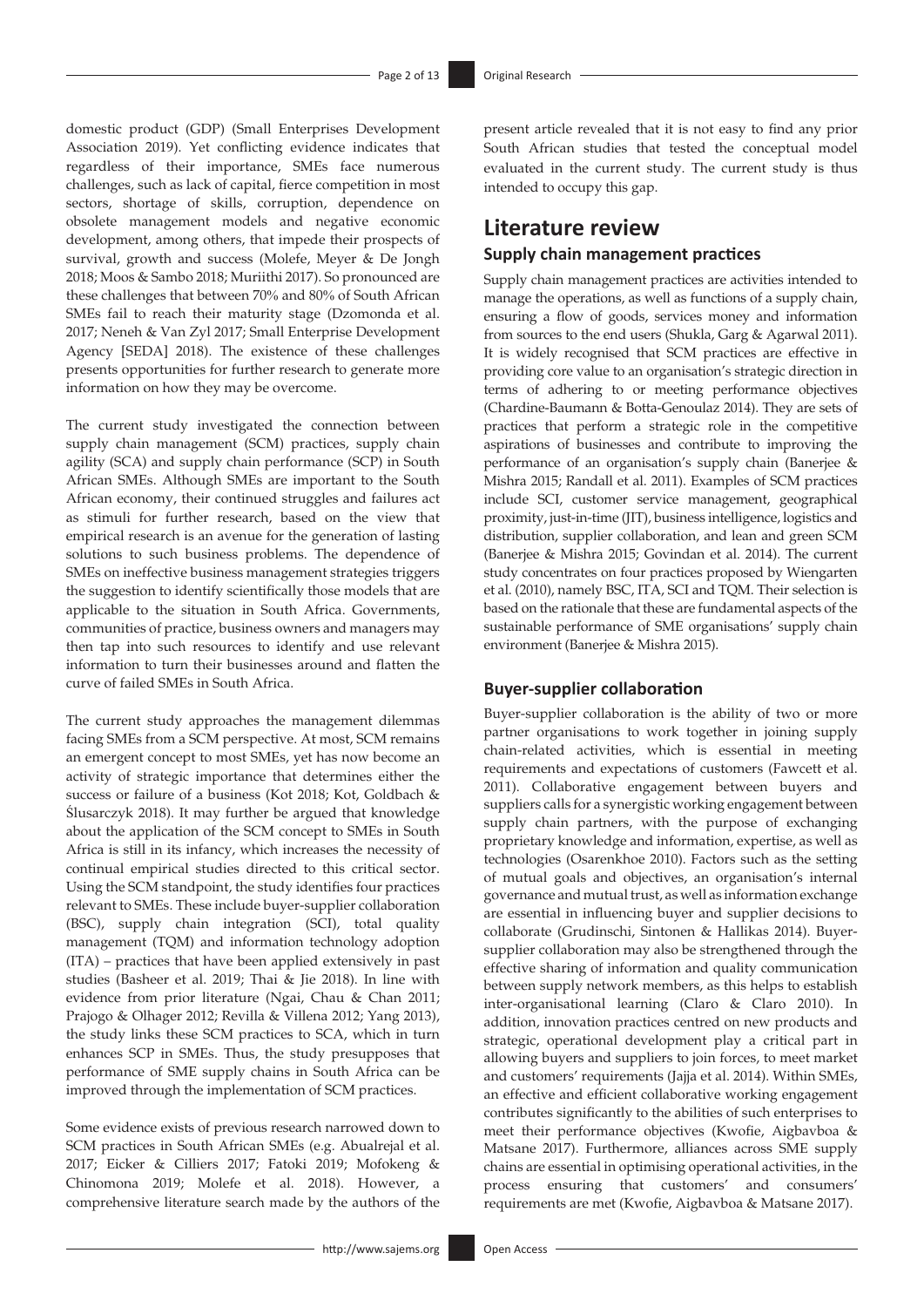#### **Supply chain integration**

Supply chain integration is the combination of internal and external resources from both organisations' supply chain partners (Whipple, Wiedmer & Boyer 2015). According to Wong, Boon-Itt and Wong (2011), SCI is a multidimensional construct, consisting of internal and external integration factors. On the one hand, internal integration refers to the interconnectivity of all cross functions within an organisation's environment (Wiengarten et al. 2016). On the other hand, external integration involves integration between a firm's upstream (customers) and its downstream (suppliers) business associates (Wong et al. 2011). Supply chain integration aims to achieve effective synergy and cooperation in operations processes, which is crucial to attaining the ideal competitive advantage (Kumar et al. 2017). Hence, the concept is more of an interactive approach of different supply chain networks rather than separated and disjointed functions (Ataseven & Nair 2017; Whipple et al. 2015). In the context of SMEs, it could be argued that SCI is a strategic activity that contributes to competitive performance. To support this view, Madzimure (2019) found that the capabilities of SMEs to integrate their internal logistics and network activities, correlates with the effectiveness of their operations. Hence, conceivably, SMEs could benefit from adopting a more integrative approach to their business functions.

#### **Total quality management**

Total quality management is a business management strategy designed at enhancing the overall quality, management and performance of a firm to achieve competitive advantage (Lee et al. 2010). It is focused on ensuring sustained operations through the effort and contribution of an organisation's primary stakeholders, such as suppliers, top management, employees and customers, to meet the expectations and requirements of the customer (Teeravaraprug, Kitiwanwong & Tong 2011). It involves principles such as supplier quality management and improvement systems, customer focus, continual improvement, education and training, and benchmarking (Farish, Anil & Satish 2017). Agus and Hassan (2011) identified supplier relations, benchmarking activities and quality measurement as prominent precursors to positive TQM adoption, and as underlying factors in assuring competitive objectives. Application of TQM yields paybacks, such as the overall improvement of efficient and productive operation activities, enhanced employee morale, and further contributes to the achievement of a competitive advantage to the organisation (Aamer, Al-Awlaqi & Alkibsi 2017; Nasim 2018). From an SME perspective, most small businesses have been slow to adopt TQM. However, a recent study by Tolke and Kalpande (2020) confirms that TQM is equally beneficial to SMEs, leading to such advantages as minimisation of waste, reduction of lead and process time, and assuring production procedures are implemented swiftly.

### **Information technology adoption**

Information technology adoption refers to multilevel applications that enable the sharing or exchange of input and output data between different organisations' networks (Kisielnicki, Grabara & Nowak 2005). It involves the sharing of formal, informal and technical information and data between two or more individuals or organisations (Beynon-Davies 2009). Strong strategic involvement from top-level executives can spark the implementation of IT-related practices and applications (Jin & Kang 2013). Examples of IT systems applicable to SCM include electronic data interchange, system handling of real-time orders, materials requirements planning and JIT, which are useful in facilitating the integration and coordination of information between supply chain partners (Dolci Maçada & Grant 2013). Implementation of IT systems can yield paybacks such as better availability of goods and services and higher performance in terms of speed and flexibility (Pan, Pan & Lim 2015). Within the SME environment, the importance of IT as a driver of business performance cannot be overlooked. For instance, evidence from a study by Mathu and Tlare (2017) suggests that ITA has been recognised as one of the most significant drivers of SME success through its effects on boosting the distribution, tracking and tracing of products and the effective management of inventories. Additionally, Enagi and Van Belle (2019) found that ITA leads to competitive advantage in SMEs. Small to medium enterprises could therefore stimulate their success by keeping abreast with technological changes and ensuring that their operations are IT-driven.

#### **Supply chain agility**

Supply chain agility refers to an organisation's ability and capability to detect and swiftly respond to changes in their markets (DeGroote & Marx 2013). It involves the effective and efficient implementation of performance indicators such as speed, responsiveness and flexibility of operations processes, which are aimed at addressing the business's challenges and changes in a sound manner (Gligor & Holcomb 2012). The most common determinant factors of SCA include information sharing, relationship partnerships, internal integrative processes and the use of IT (Bottani 2010; Chang, Tsai & Hsu 2013; Ngai et al. 2011). Firms that demonstrate agile attributes are better positioned to take advantages of market-related opportunities (Chan, Ngai & Moon 2017). This implies an adequate response to environmental changes allows agile firms to sustain their level of operational competitiveness. Likewise, SCA is one of many key success factors among SMEs. A study by Govuzela and Mafini (2019), found superior business performance in agile SMEs in South Africa. Hence, SCA is critical in enabling SMEs to respond quickly and swiftly to the market, as well as demands by consumers and customers for specific changes, which may facilitate the resilience of these businesses.

#### **Supply chain performance**

Supply chain performance refers to the effectiveness and efficiency of an organisation's entire supply chain activities (Gunasekaran, Patel & Tirtiroglu 2001). It may also refer to the assessment of tangible and intangible competitive performance factors in a supply chain (Eng 2004). Corsten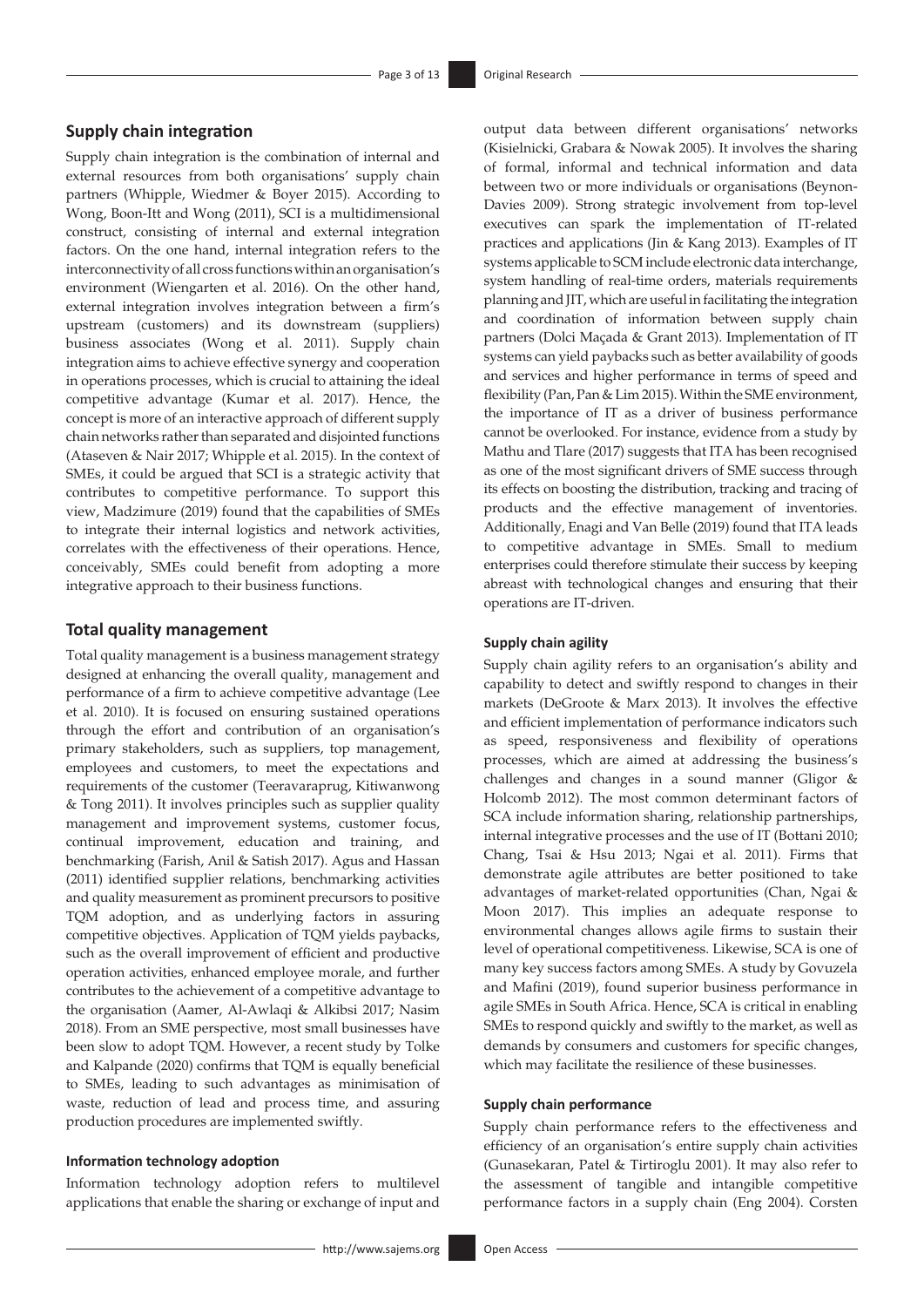and Felde (2005) view it as the return on both assets and sales derived from the effectiveness of operations. These varied views depict that SCP encompasses a variety of elements that characterise it. Higher SCP is vital in improving the firm's market share (Gunasekaran et al. 2017). It is also linked to the capability of businesses to reduce their operational costs through the timely delivery of the required quality and quantity of products or services (Qrunfleh & Tarafdar 2014; Whitten, Green & Zelbst 2012). Superior supply chain network performance facilitates a high level of synergistic activities across the value chain, thereby enabling businesses to meet and exceed the market requirements (Bayraktar et al. 2020). Thus, supply chains, among both SMEs and larger businesses, that perform optimally, respond better to meeting the needs of customers and other stakeholders.

## **Conceptual model and research propositions**

Figure 1 presents the conceptual model of the study, which consists of four predicting constructs (BSC, SCI, TQM and ITA), one mediator (SCA) and the outcome (SCP).

### **Supply chain management practices and supply chain agility**

Literature exists that links the SCM practices, considered in this study, to SCA. Several studies (Allred et al. 2011; Hofer et al. 2014; Revilla & Villena 2012; Yang 2013) found that BSC leads to enhanced SCA as it facilitates knowledge and information sharing and the flow of products and materials between buyers and suppliers, which enables them to respond rapidly to fluctuations in the market. Comprehensive engagement and interactions between buyers and suppliers in supply chains equips businesses to adapt to unforeseen supply disruptions (Srinivasan, Mukherjee & Gaur 2011). Further research-based evidence (e.g. Kocoglu et al. 2011; Leuschner, Rogers & Charvet 2013; Ngai et al. 2011) in different contexts has also found direct connections between SCI and SCA. Other studies (Lotfi et al. 2013; Prajogo & Olhager 2012) maintain that the integrated networks are characterised by an increase of performance objectives such as delivery, cost, quality and flexibility, enabling firms to adapt to disruptive changes in the environment.

The application of TQM procedures, such as the JIT, results in the reduction of cycle time, better inventory management



**FIGURE 1:** Conceptual model.

and minimisation of delivery dependability, which is linked to an increased operational response to customers' requirements in terms of prompt delivery and availability (Lee et al. 2010; Vanichchinchai & Igel 2011). Supply chains that adopt TQM tend to outperform their competitors in terms of innovation and manufacturing capabilities and operational readiness, as well as the superior quality of products and materials, making firms better placed to address any unpredictable changes (Konecny & Thun 2011; Wang, Chen & Chen 2012; Yunis, Jung & Chen 2013). Also, a number of studies (Acar & Uzunlar 2014; Fawcett et al. 2011; Jacques 2012) have confirmed the relationship between ITA and agility. Information technology is an important form of supply chain integrative efforts, as it facilitates information sharing and collaboration, and the lowering of transactional costs which are essential in nurturing organisational agility (Marinagi, Trivellas & Sakas 2014; Singh & Teng 2016). Use of advanced IT allows better flexibility to adjust to fluctuations in the markets (Acar & Uzunlar 2014). Based on these insights, the following propositions are put forward:

**Proposition 1:** BSC predicts SCA among SMEs in South Africa.

- **Proposition 2:** SCI predicts SCA among SMEs in South Africa.
- **Proposition 3:** TQM predicts SCA among SMEs in South Africa.
- **Proposition 4:** ITA predicts SCA among SMEs in South Africa.

### **Supply chain agility and supply chain performance**

The performance outcomes associated with SCA provide a clue to its connection with SCP. Supply chain performance increases responsiveness and awareness of perceived supply distortions in the market (Blome, Schoenherr & Rexhausen 2013). It is also linked to waste minimisation efforts in producing lean supply chains (Gligor, Esmark & Holcomb 2015). Agile supply chains are also suitable environments for joint engagements between supply chain partners in terms of risk-sharing, as well as business ventures (Gaur et al. 2011). Supply chain agility is also regarded as a strategic tool to achieving long-term sustainable competitive dominance through its effect on delivery time, quality products and dependability of services (Eckstein et al. 2015). Sukati et al. (2012) add that SCA is a crucial factor that defines the success and survival aspirations of any organisation that operates in a highly volatile and turbulent market. Betts and Tadisina (2009) found that SCA moderates the relationship between collaboration and performance. Additionally, a study by Govuzela and Mafini (2019), reveals that SCA is important in improving the performance of SMEs in South Africa. This leads to the following proposition:

**Proposition 5:** SCA predicts SCP among SMEs in South Africa.

# **Research methodology Design and participants**

The study followed a quantitative method using a survey design, anchored to deductive reasoning and a positivist paradigm, because it sought to test relationships between different constructs (Ang 2014).The target population of this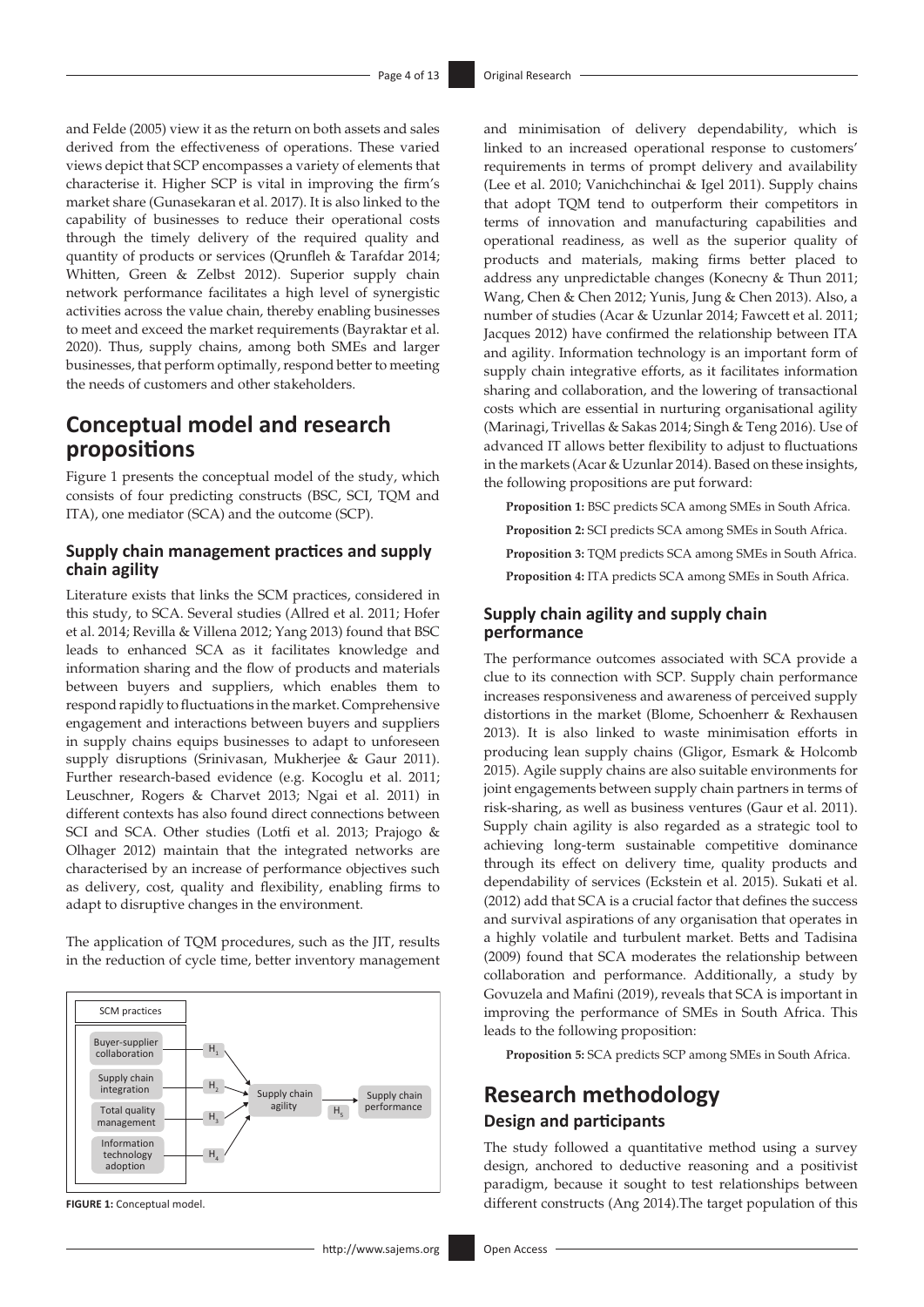study was owners, managers and professional employees of SMEs operating in Gauteng, South Africa. Since Gauteng is the economic nucleus of the country, it was anticipated that the results from the current investigation could provide a practical foundation of representation of the undercurrents in SMEs enterprises in South Africa. Owners, managers and professional employees of SMEs were deemed to be the most suitable group of respondents in this study because they have a better understanding and practical knowledge of and expertise in issues related to SCM in their respective industries. The list of these SMEs was obtained from the Small Enterprise Development Agency (SEDA). Using this list, 72 SMEs in different industries were identified and contacted. The SMEs were divided (stratified) by industry (retailing, construction, manufacturing, agriculture and service) and then random selections were made. Respondents were selected purposively from these SMEs. The use of a purposive sampling technique was intended to assist in selecting only those respondents that were relevant to the study. To be selected, respondents had to have at least a 'matric' education level and be familiar with the SCM constructs under consideration in the study. The final sample was made up of 407 respondents, and is in line with Green's (1991) rule of thumb that for a correlation or regression, the minimum number of sampling units can be calculated using the formula  $N > 50 + 8m$  (where m is the number of independent variables). In applying Green's rule to the current study, the minimum number of respondents was supposed to be 370, since there were four independent variables. Therefore, the final sample size applied in this study  $(n = 407)$  is consistent with the general sample size recommendations for multivariate data analyses.

#### **Data collection procedure**

Data were collected using a structured and self-administered survey questionnaire. The questionnaires were distributed between July and September 2017 using a combination of email surveys and the drop-and-collect method. Respondents were given a period of 3 weeks to complete the questionnaire. Various ethical considerations such as informed consent, voluntary participation, confidentiality and anonymity, and the right to withdraw from the study were observed throughout the data collection process. Respondents were not given any incentives for participating in the study.

#### **Research instrument**

Measurement scales were operationalised from previous studies. Buyer-supplier collaboration was measured using a five-item scale adapted from Flynn, Huo and Zhao (2010) and Zacharia, Nix and Lusch (2011). To measure SCI, a five-item scale adapted from previous studies by Stank, Keller and Daugherty (2001), Narasimhan and Kim (2002) and Flynn et al. (2010) was used. Measurement of TQM was achieved with the use of a five-item scale adapted from Hung et al. (2011), while ITA was measured using a four-item scale derived from Jin et al. (2014). Moreover, SCA was measured using a five-item scale adapted from Goldman, Nagel and Preiss (1994), and Youndt and Snell (2004), while SCP was measured using a five-item scale adapted from Beamon (1999). All measurement scales were previously validated, having attained Cronbach's alpha values of least 0.7 in prior studies. Response options were presented on a five-point Likert-type scale that was anchored by  $1 =$  strongly disagree and  $5 =$  strongly agree to express the degree of disagreement or agreement.

#### **Data analysis**

The data collected in the study were analysed using the Statistical Package for Social Sciences (SPSS version 25.0). The main statistics employed in the study include an exploratory factor analysis (EFA), Pearson correlations and regression analysis.

#### **Ethical considerations**

Vaal University of Technology, HDC190815, received on 19 August 2015.

# **Research results**

### **Demographic profile of respondents**

A total of 700 questionnaires were issued to all targeted SMEs. From the initial 700 questionnaires, 456 were returned, of which 49 were discarded because they had errors. This culminated in 407 valid questionnaires available for use in the final analysis, representing a response rate of 58%, which is considered to be acceptable by McGuirk and O'Neill (2016). The demographic details of the final respondents are presented in Table 1.

#### **TABLE 1:** Demographic details of respondents.

| Variable and category             | Frequency (n) | $\frac{0}{0}$ |
|-----------------------------------|---------------|---------------|
| Gender                            |               |               |
| Male                              | 243           | 59.7          |
| Female                            | 164           | 40.3          |
| Total                             | 407           | 100           |
| Race                              |               |               |
| <b>Black people</b>               | 200           | 49.1          |
| White people                      | 113           | 27.8          |
| Indian and/or Asian people        | 60            | 14.7          |
| Coloured people                   | 34            | 8.4           |
| Total                             | 407           | 100           |
| Age                               |               |               |
| 18-25 years of age                | 9             | 2.2           |
| 26-35 years of age                | 91            | 22.4          |
| 36-45 years of age                | 179           | 44            |
| 46-55 years of age                | 114           | 28            |
| 56+ years of age                  | 14            | 3.4           |
| Total                             | 407           | 100           |
| <b>Highest level of education</b> |               |               |
| Matric                            | 20            | 4.9           |
| Diploma                           | 116           | 28.5          |
| Degree                            | 176           | 43.2          |
| Postgraduate                      | 74            | 18.2          |
| Other                             | 21            | 5.2           |
| Total                             | 407           | 100           |
| <b>Occupational status</b>        |               |               |
| Owner                             | 84            | 20.6          |
| Manager                           | 120           | 29.5          |
| Professional employee             | 203           | 49.9          |
| Total                             | 407           | 100           |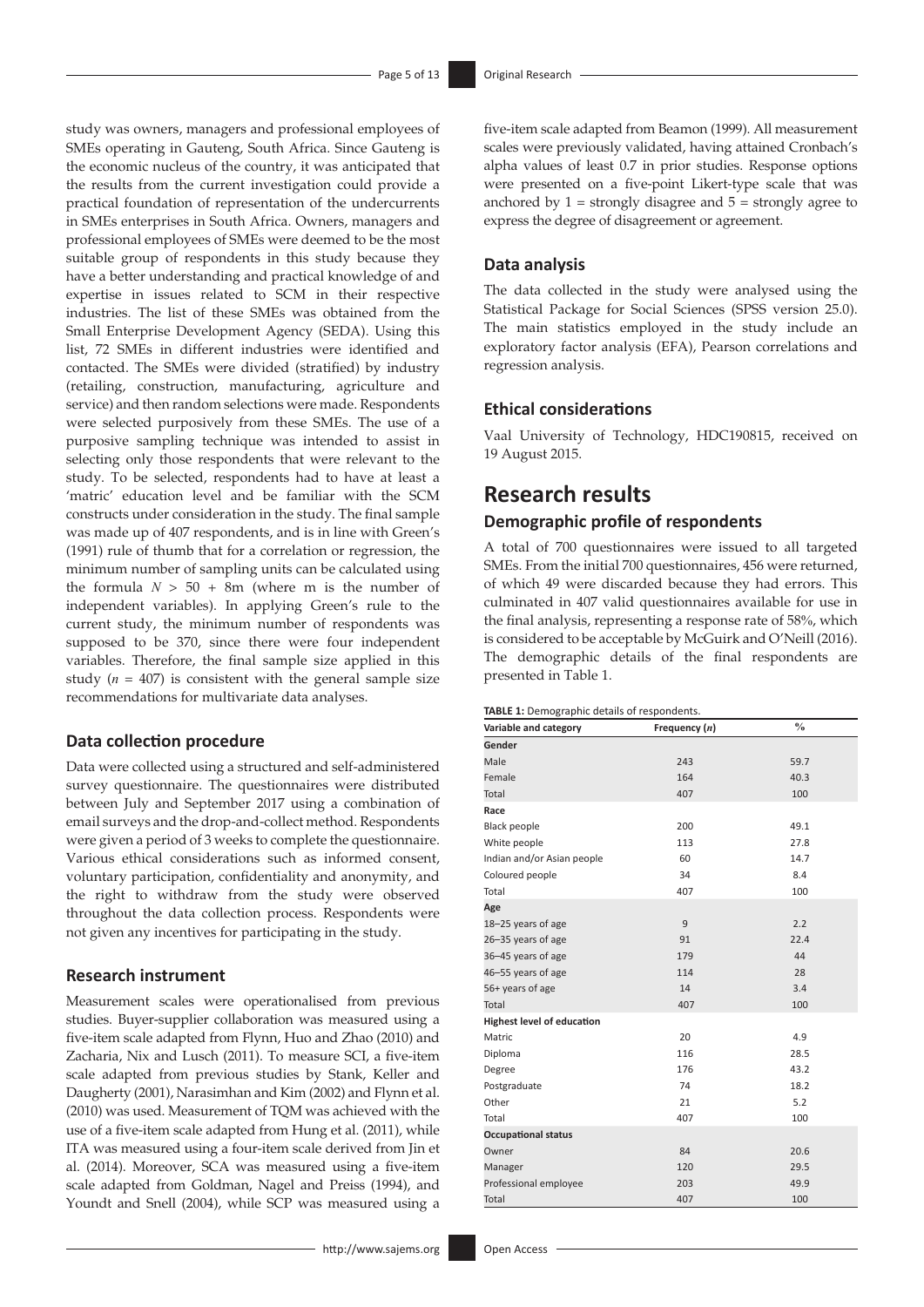The results from Table 1 show that 243 (59.7%) of all respondents participating in this survey were male, while 164 (40.3%) were female. Regarding the race distribution of the respondents, 200 (49.1%) were African, followed by 113 (27.8%) that were White. In terms of age distribution, 179 (44%) of the respondents were aged between 36 and 45 years, followed by 114 (28%) that were aged between 46 and 55 years. With respect to their levels of education, 146 (43.2%) of the respondents were in possession of a degree, followed by 116 (28.5%) who were in possession of a diploma. Regarding the occupational status of respondents, 203 (49.9%) were professional employees (those individuals who possessed SCM-related qualifications, as well as more than 3 years industry experience), while 120 (29.5%) occupied managerial positions, and 84 (20.6%) were owners.

#### **Exploratory factor analysis**

Exploratory factor analysis using the principal components analysis procedure was performed to check the factor structure of all research constructs. To determine the factorability of the data, a Kaiser-Meyer-Olkin measure of sampling adequacy (KMO) and Bartlett's test of sphericity were computed. The smallest KMO value attained was 0.916, which is above the minimum cut-off value of 0.5 and all results for Bartlett's test were significant at 0.000, thereby signalling the factorability of the data (Bartlett 1951; Kaiser 1970). Communalities for all items were acceptable as they ranged between 0.403 and 0.843, which were above the recommended minimum threshold value of 0.3 (Child 2006). Only those factors with eigenvalues greater than 1 and items with factor loadings higher than 0.5 were retained, in line with the seminal recommendation by Kaiser (1960). The EFA procedure revealed that each of the six research constructs had a unidimensional structure. The results of the EFA, including the Cronbach's alpha, mean scores, standard deviations and tests for normality are presented in Table 2.

Table 2 reveals that the factor loadings derived from the EFA for all six constructs were acceptably high, surpassing the 0.5 minimum cut-off value. Eigenvalues were above the lowest prescribed cut-off value of 1.0 and ranged from a minimum of 2.604 (SCI) to a maximum of 3.976 (SCP). In terms of the cumulative percentage of variance explained, all six constructs exceeded the recommended minimum of 60% (Hair et al. 2014). Therefore, all six constructs were accepted and retained in the study, and no items were discarded from any scale.

The range for the overall mean scores for the scales (4.359–4.6430) signified an inclination towards the 'agree' and 'strongly agree' positions on the Likert scale. This result demonstrated that respondents generally answered in agreement with the questions on each measurement scale. Thus, respondents perceived that all four SCM practices were being implemented in SMEs. They also confirmed that their supply chains were agile enough and were performing optimally.

Standard deviations for all constructs were close to each other (0.517–0.633), indicating that, at most, data were normally distributed. Further tests for data normality were performed using D. Argostino's K-squared test. Most scores for skewness and kurtosis were within acceptable ranges, indicating that the data had satisfactory symmetry to assume a normal distribution. Hence, the data were considered to be normally distributed, allowing for the application of parametric statistics.

#### **Validity and reliability**

Validity is the degree to which the instrument measures the construct it purports to measure (Scholtes, Terwee & Poolma 2011). A set of measures were taken to establish the face and content validity of the measurement scales. To test for face validity, three academics who specialise in SCM at a South African university of technology, reviewed the questionnaire to ensure that the context of the study remains as transparent as possible in guiding the respondents in their understanding of the survey. After effecting the revision of the questionnaire, a pilot study was undertaken to test for content validity and reliability of the questionnaire. The pilot study involved testing the questionnaire using 40 conveniently chosen respondents who were in the Vaal Triangle region. This decision was taken to ensure that businesses operating in this region did not form part of the final survey. Constructive feedback was obtained from the returned questionnaires, which indicated a number of minor issues that still needed to be addressed. These ranged from complex and technical terminologies to acronyms that were used which made some questions vague. Further revisions were subsequently made in line with the feedback provided.

Construct validity was first tested using factor loadings derived in the EFA procedure. The fact that all factor loadings were higher than the recommended lowest cut-off value of 0.5 (Kang 2013), indicated that construct validity was acceptable. Construct validity was also tested using inter-factor correlations, in accordance with the recommendation by Polit and Beck (2012). As indicated in Table 3, positive inter-factor correlations were computed, further illustrating that construct validity was adequate in this study. Predictive validity was tested using regression analysis. Results in the two regression models (Table 4 and Table 5) indicate the existence of positive relationships between the dependent and independent constructs, thereby confirming that predictive validity was satisfactory in this study.

Reliability refers to the degree to which measures are free from errors and therefore yield consistent results (Ang 2014). Construct reliability was tested using the Cronbach's alpha coefficient. Alpha values (Table 2) ranged between 0.820 and 0.935, way above the minimum recommended threshold of 0.7 (DeVellis 2012; Kline 2000). Therefore, all measurement scales used in the study were considered to be reliable.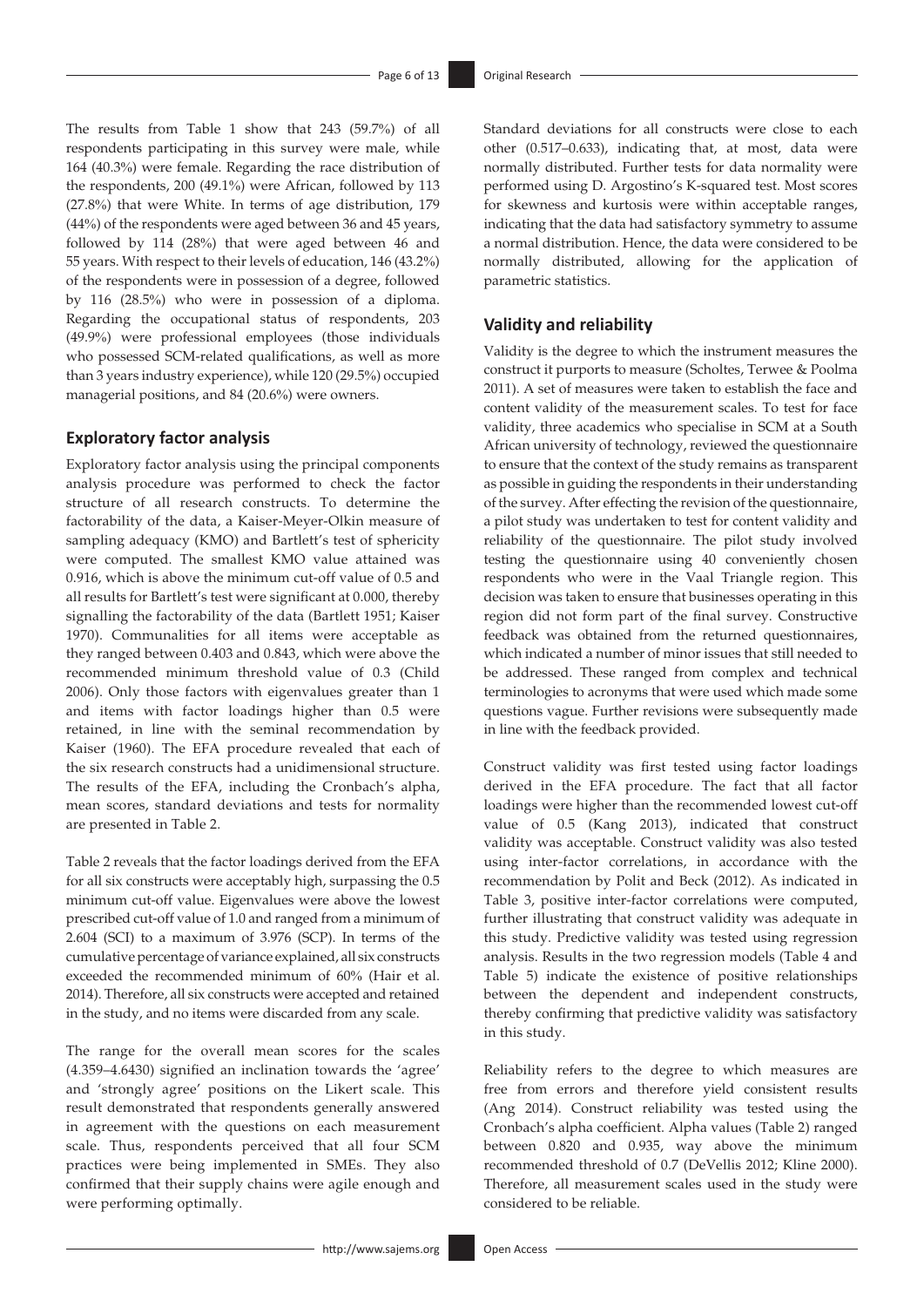| Supply chain            | Items                    | <b>Factor loadings</b>   | Eigenvalue | % of variance  | Chronbach's<br>alpha | <b>Descriptive statistics</b> |                           | Tests for data normality |                          |
|-------------------------|--------------------------|--------------------------|------------|----------------|----------------------|-------------------------------|---------------------------|--------------------------|--------------------------|
| management<br>practices |                          |                          |            |                |                      | Mean                          | <b>Standard deviation</b> | <b>Skewness</b>          | Kurtosis                 |
| Buyer-supplier          | $\sim$                   | $\overline{\phantom{a}}$ | 3.263      | 65.254         | 0.908                | 4.388                         | 0.633                     | $-1.171$                 | 1.947                    |
| collaboration           | BSC1                     | 0.658                    |            |                |                      |                               |                           |                          |                          |
|                         | BSC <sub>2</sub>         | 0.788                    |            |                |                      |                               |                           |                          |                          |
|                         | BSC3                     | 0.864                    |            |                |                      |                               |                           |                          |                          |
|                         | BSC4                     | 0.866                    |            |                |                      |                               |                           |                          |                          |
|                         | BSC5                     | 0.844                    |            | $\overline{a}$ |                      | $\overline{a}$                | $\overline{a}$            | $\overline{a}$           | $\overline{a}$           |
| Supply chain            | $\overline{\phantom{a}}$ | $\overline{\phantom{a}}$ | 2.604      | 65.102         | 0.820                | 4.359                         | 0.650                     | $-1.184$                 | 1.782                    |
| integration             | SCI <sub>1</sub>         | 0.634                    |            |                |                      |                               |                           |                          |                          |
|                         | SCI <sub>2</sub>         | 0.833                    |            |                |                      |                               |                           |                          |                          |
|                         | SCI3                     | 0.871                    |            |                |                      |                               |                           |                          |                          |
|                         | SCI4                     | 0.867                    |            |                |                      | L,                            |                           |                          | $\overline{\phantom{a}}$ |
| <b>Total quality</b>    | $\overline{\phantom{a}}$ | $\overline{\phantom{a}}$ | 3.361      | 67.217         | 0.869                | 4.604                         | 0.517                     | $-1.585$                 | 3.822                    |
| management              | TQM1                     | 0.847                    |            |                |                      |                               |                           |                          |                          |
|                         | TQM2                     | 0.896                    |            |                |                      |                               |                           |                          |                          |
|                         | TQM3                     | 0.865                    |            |                |                      |                               |                           |                          |                          |
|                         | TQM4                     | 0.750                    |            |                |                      |                               |                           |                          |                          |
|                         | TQM5                     | 0.728                    |            |                |                      | L,                            |                           |                          | $\overline{a}$           |
| IT adoption             | $\overline{\phantom{a}}$ | $\overline{\phantom{a}}$ | 3.236      | 80.890         | 0.921                | 4.562                         | 0.617                     | $-1.877$                 | 4.460                    |
|                         | ITA1                     | 0.895                    |            | ÷              |                      | $\overline{a}$                |                           | $\overline{a}$           |                          |
|                         | ITA2                     | 0.897                    |            |                |                      |                               |                           |                          |                          |
|                         | ITA3                     | 0.912                    |            |                |                      |                               |                           |                          |                          |
|                         | ITA4                     | 0.893                    |            |                |                      |                               |                           |                          |                          |
| Supply chain            | $\overline{\phantom{a}}$ | $\overline{\phantom{a}}$ | 3.530      | 70.598         | 0.895                | 4.557                         | 0.538                     | $-1.653$                 | 5.325                    |
| agility                 | SCA1                     | 0.853                    |            |                |                      |                               |                           |                          |                          |
|                         | SCA <sub>2</sub>         | 0.868                    |            |                |                      |                               |                           |                          |                          |
|                         | SCA3                     | 0.831                    |            |                |                      |                               |                           |                          |                          |
|                         | SCA4                     | 0.854                    |            |                |                      |                               |                           |                          |                          |
|                         | SCA5                     | 0.792                    | $\sim$     | $\overline{a}$ |                      | $\overline{a}$                |                           | $\overline{a}$           | $\overline{a}$           |
| Supply chain            | $\overline{\phantom{a}}$ | $\overline{\phantom{a}}$ | 3.976      | 79.514         | 0.935                | 4.643                         | 0.532                     | $-1.787$                 | 4.158                    |
| performance             | SCP1                     | 0.841                    |            |                |                      |                               |                           |                          |                          |
|                         | SCP <sub>2</sub>         | 0.902                    |            |                |                      |                               |                           |                          |                          |
|                         | SCP3                     | 0.901                    |            |                |                      |                               |                           |                          |                          |
|                         | SCP4                     | 0.916                    |            |                |                      |                               |                           |                          |                          |
|                         | SCP5                     | 0.896                    |            | ٠              |                      | ٠                             | ٠                         | $\overline{\phantom{a}}$ | $\overline{\phantom{a}}$ |

**TABLE 2:** Factor analysis, descriptive statistics and tests for data normality.

Note: Likert scale: 1 = strongly disagree, 2 = disagree, 3 = neutral, 4 = agree, 5 = strongly agree.

#### **Pearson correlations**

Correlation analysis is intended to use available statistical data to test the strength and direction of the linear association between two or more quantitative constructs (Franzese & Iuliano 2019). In this study, correlations were tested using the Pearson correlation coefficient. Since data were normally distributed, the parametric Pearson correlation was preferred in place of its non-parametric equivalent, the Spearman correlation. The results of the Pearson correlations are presented in Table 3.

Table 3 reveals the correlations between the constructs. The matrix shows strong to very strong significant positive correlations between the different constructs. The lowest correlation ( $r = 0.502$ ;  $p = 0.000$ ) was observed between BSC and ITA while the highest correlation ( $r = 0.766$ ;  $p = 0.000$ ) occurred between BSC and SCI. By implication, an increase in any one of these constructs leads to increases in the other five, and the reverse is also true. Since there were significant positive correlations between the six constructs, it was necessary to perform a regression analysis in order to test for prediction between them.

#### **Regression analysis**

Regression analysis is a technique for modelling the causal or predictive relationship between a dependent variable and an independent variable (Angelini 2019). In the current study, regression analysis was used to estimate the relationship between SCM practices, SCA and SCP in SMEs. Using the enter method, which ensures that variables are entered into the model in only one step, two regression models were run.

The least squares regression equation for the first model was formulated as follows:

$$
SCA = \beta 0 + \beta 1(BSC) = \beta 2(SCI) = \beta 3(TQM) + \beta 4(TTA)
$$
 [Eqn 1]

In Equation 1:

- *β0* is the constant or intercept.
- *β1–4* are the coefficients of the independent variables.
- SCA is the dependent variable.

The results for regression model 1 are presented in Table 4.

Table 4 reveals that the four SCM practices (adjusted  $R^2$  = 0.607) contributed to 60% of the variance in SCA. This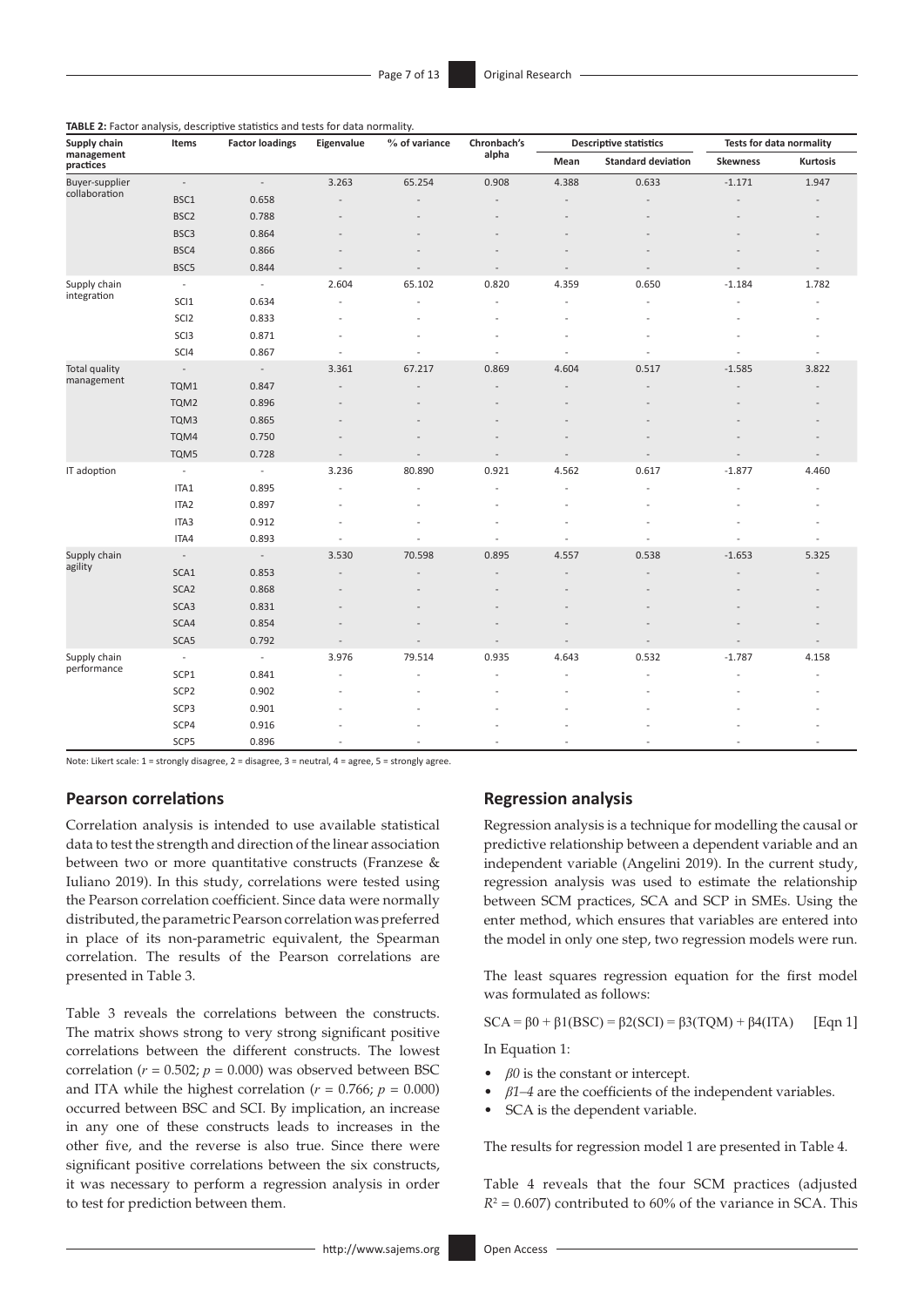result suggests that the remaining 40% is accounted for by other factors that influence SCA in SMEs but were not included in this study. The Durbin-Watson statistic fell within the recommended range of 1.5 to 2.5, indicating that there was no need to be concerned about autocorrelations in the data (Chatterjee & Simonoff 2013). With respect to testing for multicollinearity, all tolerance values were higher than the recommended lower threshold of 0.2 (Weisburd & Britt 2013), while all variance inflation factor values were less than the strict recommended upper limit of 5 (Ringle, Wende & Becker 2015). Thus, collinearity diagnostics indicated normal data in regression Model 1. Beta values were all positive, with ITA (β = 0.365) emerging as the greatest contributor to contributor to SCA.

The least squares regression equation for the second model was formulated as follows:

 $SCP = \beta 0 + \beta 1 (SCA)$  [Eqn 2]

**TABLE 3:** Correlation analysis

In Equation 2:

- $\beta$ <sup>0</sup> is the constant or intercept.
- *• β1* is the coefficient of the independent variable (SCA).
- SCP is the dependent variable.

The results for regression model 2 are presented in Table 5.

As indicated in Table 5, SCA (adjusted  $R^2 = 0.399$ ) contributed to nearly 40% of the variance in SCP. This result signifies that 60% of the variance in SCP is attributed to other influences that were not part of the present study. The Durbin-Watson statistic (1.949) fell within the recommended range of 1.5 to 2.5, indicating the unimportance of residual errors in this model. The tolerance (1.0) and variance inflation factor (1.0) values were both within the prescribed thresholds, thereby reducing any concerns regarding multicollinearity in this study. A positive relationship (β = 0.633) was observed between SCA and SCP.

### **Discussion of the results**

This study aimed to investigate the connection between SCM practices, SCA and SCP in South African SMEs. Five propositions were put forward. The first four propositions suggested that each of the four SCM practices (BSC, SCI, TQM and ITA) predicts SCA. The fifth proposition suggested that SCA predicts SCP. This section discusses the individual results of each proposition.

### **Supply chain management practices and supply chain agility**

The first proposition of the study suggested that BSC predicts SCA in South African SMEs. Results of the correlation analysis

| $= 0.0011$ cration and point |                               |                                        |                             |                                    |                          |                      |                             |
|------------------------------|-------------------------------|----------------------------------------|-----------------------------|------------------------------------|--------------------------|----------------------|-----------------------------|
| Variable                     | Correlation                   | <b>Buyer-supplier</b><br>collaboration | Supply chain<br>integration | <b>Total quality</b><br>management | IT adoption              | Supply chain agility | Supply chain<br>performance |
| Buyer-supplier               | Pearson correlation           | $\mathbf{1}$                           | $0.766**$                   | $0.566**$                          | $0.502**$                | $0.582**$            | $0.505**$                   |
| collaboration                | Significance (two-<br>tailed) |                                        | 0.000                       | 0.000                              | 0.000                    | 0.000                | 0.000                       |
| Supply chain                 | Pearson correlation           | $0.766**$                              | $\mathbf{1}$                | $0.587**$                          | $0.553**$                | $0.585**$            | $0.514**$                   |
| integration                  | Significance (two-<br>tailed) | 0.000                                  | ٠                           | 0.000                              | 0.000                    | 0.000                | 0.000                       |
| Total quality                | Pearson correlation           | $0.566**$                              | $0.587**$                   | $\mathbf{1}$                       | $0.660**$                | $0.693**$            | $0.563**$                   |
| management                   | Significance (two-<br>tailed) | 0.000                                  | 0.000                       | $\sim$                             | 0.000                    | 0.000                | 0.000                       |
| IT adoption                  | Pearson correlation           | $0.502**$                              | $0.553**$                   | $0.660**$                          | $\mathbf{1}$             | $0.696**$            | $0.543**$                   |
|                              | Significance (two-<br>tailed) | 0.000                                  | 0.000                       | 0.000                              | $\overline{\phantom{a}}$ | 0.000                | 0.000                       |
| Supply chain agility         | Pearson correlation           | $0.582**$                              | $0.585**$                   | $0.693**$                          | $0.696**$                | $\mathbf{1}$         | $0.633**$                   |
|                              | Significance (two-<br>tailed) | 0.000                                  | 0.000                       | 0.000                              | 0.000                    | ÷                    | 0.000                       |
| Supply chain                 | Pearson correlation           | $0.505**$                              | $0.514**$                   | $0.563**$                          | $0.543**$                | $0.633**$            | 1                           |
| performance                  | Significance (two-<br>tailed) | 0.000                                  | 0.000                       | 0.000                              | 0.000                    | 0.000                |                             |

\*\*, Correlation is significant at the 0.01 level (two-tailed).

**TABLE 4:** Regression model 1: Supply chain management practices and supply chain agility.

| Independent<br>variable: Supply<br>chain management<br>strategies | Dependent variable: Supply chain agility |                       |                              |       |              |                                |                                     |  |
|-------------------------------------------------------------------|------------------------------------------|-----------------------|------------------------------|-------|--------------|--------------------------------|-------------------------------------|--|
|                                                                   | <b>Unstandardised coefficients</b>       |                       | Standardised<br>coefficients |       | Significance | <b>Collinearity statistics</b> |                                     |  |
|                                                                   | Þ                                        | <b>Standard error</b> | β                            |       |              | <b>Tolerance</b>               | <b>Variance inflation</b><br>factor |  |
| Constant                                                          | 0.717                                    | 0.157                 | $\sim$                       | 4.567 | 0.000        | $\overline{\phantom{0}}$       | $\overline{\phantom{a}}$            |  |
| Buyer-supplier<br>collaboration                                   | 0.139                                    | 0.042                 | 0.164                        | 3.290 | 0.001        | 0.391                          | 2.556                               |  |
| Supply chain<br>integration                                       | 0.060                                    | 0.043                 | 0.072                        | 1.406 | 0.161        | 0.365                          | 2.737                               |  |
| Total quality<br>management                                       | 0.329                                    | 0.047                 | 0.316                        | 7.026 | 0.000        | 0.478                          | 2.094                               |  |
| IT adoption                                                       | 0.319                                    | 0.038                 | 0.365                        | 8.485 | 0.000        | 0.522                          | 1.917                               |  |

Note:  $R = 0.782$ ;  $R^2 = 0.611$ ; Adjusted  $R^2 = 0.607$ ;  $F = 157.915$ ; Durbin-Watson = 1.919.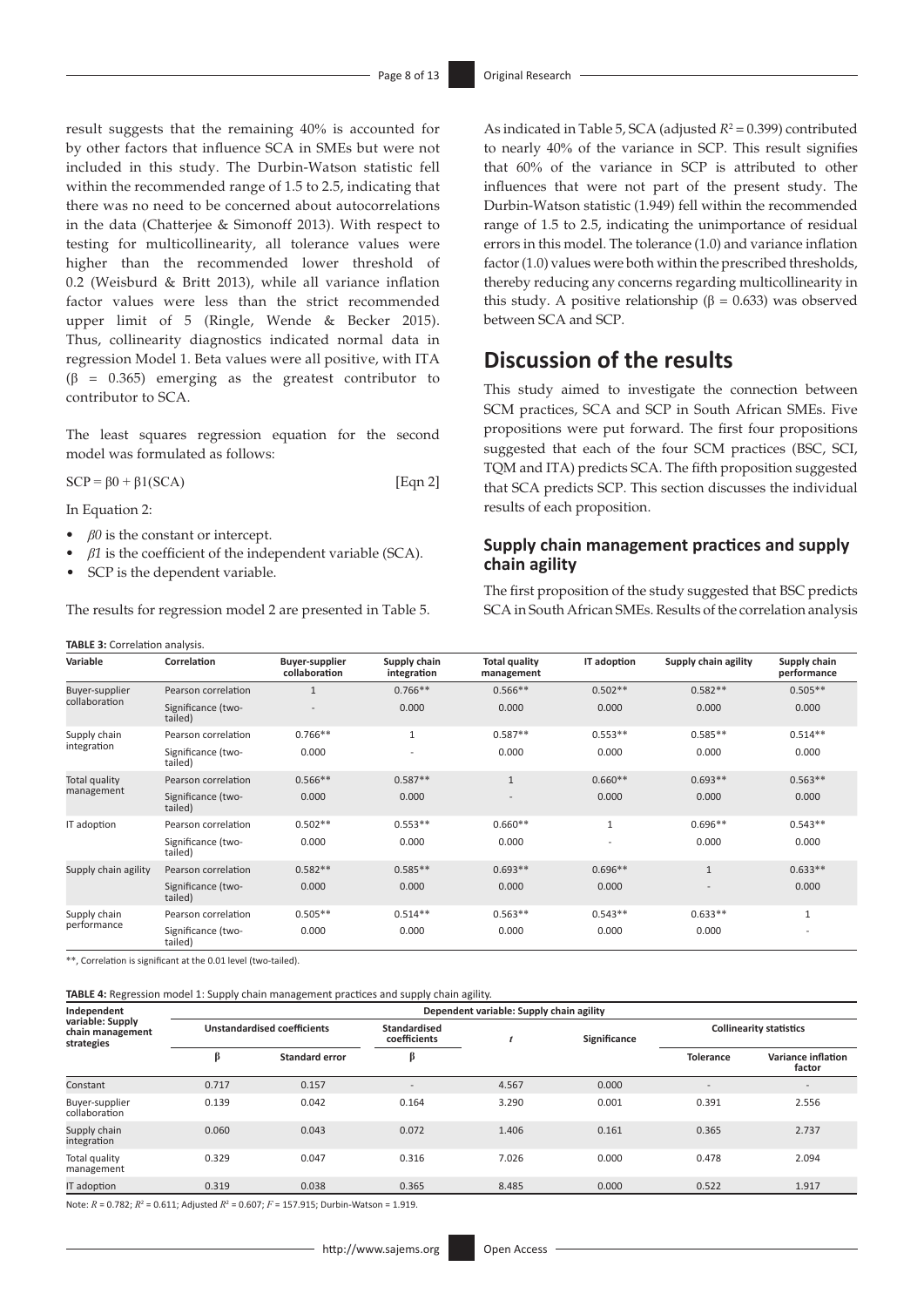| TABLE 5: Regression model 2: Supply chain agility and supply chain performance. |  |  |  |  |
|---------------------------------------------------------------------------------|--|--|--|--|
|---------------------------------------------------------------------------------|--|--|--|--|

| Independent<br>variable: Supply<br>chain agility |       | Dependent variable: Supply chain performance |       |        |              |                          |                                |  |  |  |
|--------------------------------------------------|-------|----------------------------------------------|-------|--------|--------------|--------------------------|--------------------------------|--|--|--|
|                                                  |       | <b>Unstandardised coefficients</b>           |       |        | Significance |                          | <b>Collinearity statistics</b> |  |  |  |
|                                                  |       | <b>Standard error</b>                        |       |        |              | <b>Tolerance</b>         | Variance inflation factor      |  |  |  |
| Constant                                         | 1.791 | 0.175                                        |       | 10.255 | 0.000        | $\overline{\phantom{a}}$ | $\overline{\phantom{a}}$       |  |  |  |
| <b>SCA</b>                                       | 0.626 | 0.038                                        | 0.633 | 16.444 | 0.000        | 1.000                    | 1.000                          |  |  |  |

Note:  $R = 0.633$ ;  $R^2 = 0.400$ ; Adjusted  $R^2 = 0.399$ ;  $F = 270.409$ ; Durbin-Watson = 1.949.

revealed a significant strong positive association (*r* = 0.582; *p* < 0.01) between BSC and SCA. In the regression analysis, BSC was statistically significant SCA (β = 0.164;  $t = 3.290$ ;  $p = 0.001$ ). The second proposition highlighted that SCI predicts SCA. A significant strong positive correlation  $(r = 0.585; p < 0.01)$  was observed between SCI and SCA. Regression model 1, however, reveals that SCI was statistically insignificant (β = 0.072;  $t = 1.406$ ;  $p = 0.161$ ). The third proposition submitted that TQM predicts SCA. Consistently, a significantly strong correlation emerged between the two constructs (*r* = 0.693; *p* < 0.01). Likewise, TQM was statistically significant in the regression analysis ( $\beta$  = 0.316; *t* = 7.026; *p* = 0.000). The fourth proposition advanced that ITA predicts SCA. In the correlation analysis, there was a significant strong positive association ( $r = 0.543$ ;  $p < 0.01$ ) between the two constructs. In the regression analysis, ITA was also statistically significant ( $β = 0.365; t = 8.485; p = 0.000$ ).

The results above suggest that improvements in collaborations between buyer and supplier businesses, the application of TQM and the adoption of IT have the effect of enhancing the agility of SMEs. These results are consistent with previous studies (Ferreira et al. 2011; Kumar, Singh & Shankar 2016; Lai, Yeung & Cheng 2012; Pan et al. 2015; Vanichchinchai & Igel 2011) that stress the importance of BSC, TQM, and ITA as drivers of SCA in small businesses. Thus, South African SMEs that engage in BSC, TQM and ITA are likely to have greater capabilities to respond rapidly to changes in the environment.

The results further indicate that SCI does not predict SCA, although the two are positively correlated. This is a novel result that contradicts previous evidence (e.g. Narasimhan, Swink & Viswanathan 2010; Ralston et al. 2015; Wiengarten et al. 2016) which suggests that integrative processes across business partners facilitate the sharing of knowledge, as well as other core competencies (inclusive of SCA), enabling businesses to develop competitive advantages. Perhaps, within the context of South Africa, most SMEs have not yet managed to integrate with their internal and external stakeholders. The operational environment is quite harsh and unpredictable (BusinessTech 2019), making it difficult for emerging enterprises to acquire the capital and other resources required to embrace and implement disruptive business practices such as SCI. Most SMEs in South Africa are faced with the possibility of failure early in their growth stage, due to adverse factors such as the lack of funding and technical know-how, capacity and ability (Small Enterprise Development Association 2018). As a result, most of the available resources are directed to sustaining the business, which is a priority, in the hope that other practices will only be adopted and implemented later, after the SME has weathered the early turbulence it faces. Most SMEs in the country only attempt to implement SCI later in their growth stage when they have amassed sufficient capitalisation and other resources necessary to do so successfully. Given these circumstances, it is logical that SCI did not predict SCA in the present study.

Further analysis of the results reveals that ITA (β = 0.365) emerged as the most robust predictor of SCA when compared to BSC, SCI and TQM. This result is not surprising, given the widespread acknowledgement of IT as a basic business tool in most commercial enterprises in South Africa. As a result of the drive by government and other relevant communities of practice, a large majority of SMEs in South Africa adopt IT early in their life cycle, making it part of their daily operations. There is, therefore, a widespread conviction among SMEs that IT can drive the operations and success of their businesses and that its adoption and implementation should take precedence over other SCM practices.

### **Supply chain agility and supply chain performance**

The results of the correlation analysis revealed a significant strong positive association between SCA and SCP (*r* = 0.633; *p* < 0.01). Regression model 2 also indicated that SCA was statistically significant ( $\beta$  = 0.633;  $t$  = 16.444;  $p$  = 0.000). These results illustrate that these two constructs increase or decrease conjointly and that SCA leads to SCP in SMEs. This result is parallel to previous results (DeGroote & Marx 2013; Lavastre, Gunasekaran & Spalanzani 2012; Liu et al. 2013; Qrunfleh & Tarafdar 2014; Sayed & Sunjka 2016) that link SCA to SCP in business organisations. This result is reasonable, given the acclaimed benefits of agility to business organisations. These benefits include improved alertness, flexibility, risk mitigation, better inventory, supplier and customer management, and reduced costs, as well as the increased possibility of survival, among others (Eckstein et al. 2015; Mishra, Datta & Mahapatra 2014; Whitten et al. 2012). It could then be that SMEs in South Africa have realised some of these benefits and linked them to their own efforts to achieve agility within their supply chain networks.

# **Conclusions, theoretical and managerial implications**

The study tested the connection between SCM practices, SCA and SCP in South African SMEs. The study suggests the importance of the application of SCM practices in South African SMEs. Collaboration between buying and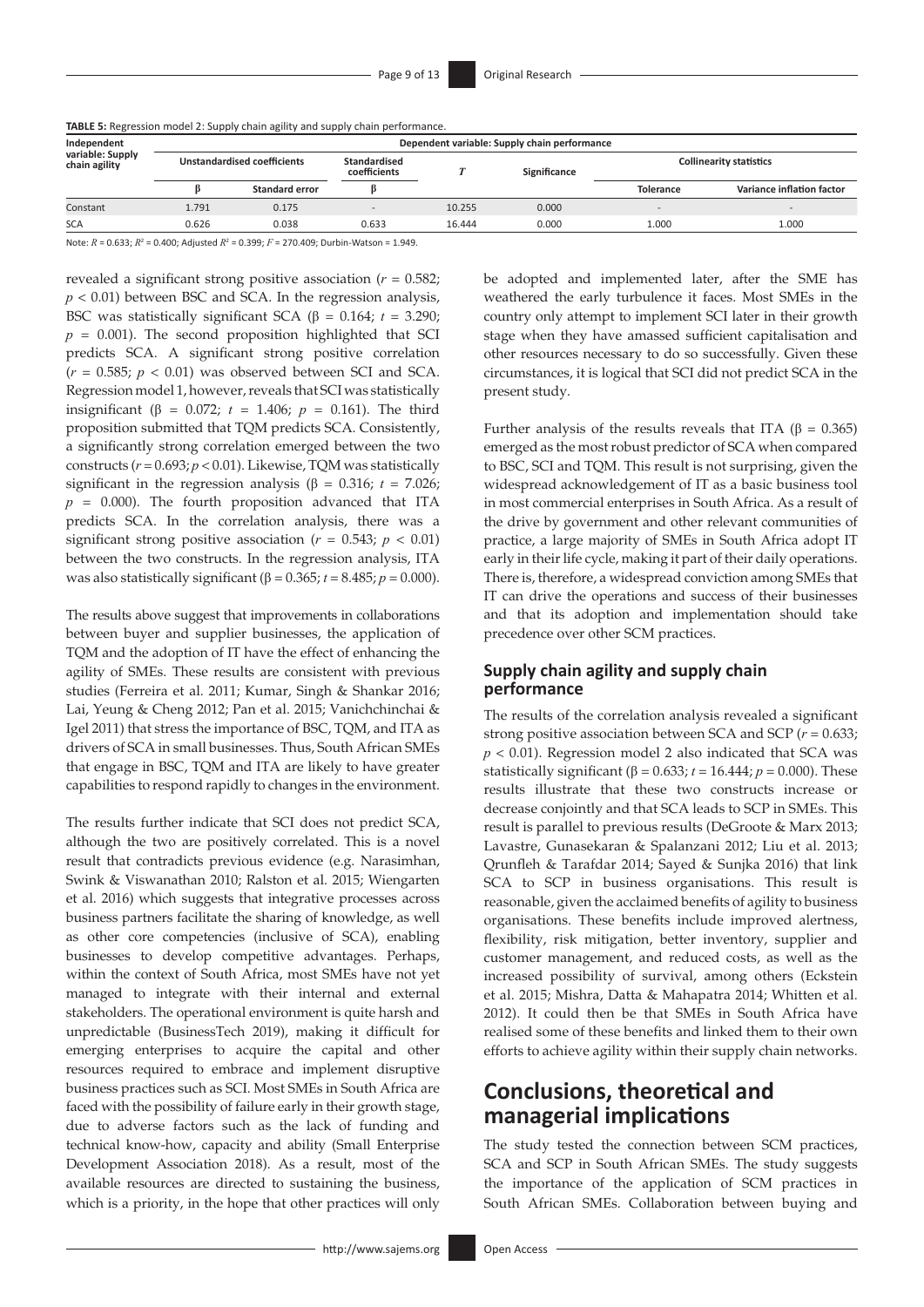supplying firms, a holistic approach to managing quality (TQM) and the use of IT are practices that facilitate better agility for SMEs as they operate within their supply chains. However, due to limited funding opportunities and the lack of technical capacity, most SMEs in South Africa have not yet realised the importance of SCI as an enabler to agility. In this sense, SCI failed to predict SCA. The study further revealed that agility in SMEs leads to better SCP, making it necessary for emerging businesses to direct their focus towards developing the ability to respond rapidly to environmental changes as a way of improving their performance.

Theoretically, the study generated new information on the nexus between SCM practices, SCA and SCP, which is specific to the SME sector in South Africa. The study is an essential source of information on how SCM practices, SCA and SCP relate to each other within SMEs, given that previous empirical evidence on this topic is rare within this context. Furthermore, this study constitutes an addition to the body of SCM literature, in that it provides some insights into relevant and key practices that are valuable to optimising SCP in SMEs.

Practically, the study provides information to owners and managers of SMEs regarding the dimensional considerations available to them when attempting to improve the performance of their businesses and shared networks. The study proposes that it is worthwhile to direct efforts towards improving BSC, TQM and ITA, as this will enhance the agility of a business, leading to the attainment of envisioned performance outcomes within SME supply chains. The study further confirms the importance of ITA as a superior practice that merits priority attention ahead of the other SCM practices considered in this study. In addition, the results of the study could be applied in the diagnosis of performance-related challenges in SMEs. For instance, the fact that ITA emerged as the most significant predictor of SCA implies that more attention should be directed to it than the other constructs considered in this study.

### **Limitations and suggestions for further research**

Caution should be exercised when generalising the results of the study in other contexts since data were collected in only one province (Gauteng). The use of a non-probability purposive sampling technique made the study susceptible to sampling bias. However, sampling bias was reduced by collecting data from different regions of Gauteng. Future studies could be conducted using a mixed-methods approach to capture more in-depth information from respondents. The study could be extended to larger businesses since SCM practices, SCA and SCP are all relevant to businesses of various sizes. The study could also be extended to SMEs in other provinces of South Africa that were excluded in the current attempt.

### **Acknowledgements Competing interests**

The authors declare that they have no financial or personal relationships that may have inappropriately influenced them in writing this research article.

#### **Authors' contributions**

W.V.L.-O. was responsible for the data collection and wrote the literature review section. C.M. wrote the research methodology and results sections and made language additions to the manuscript.

#### **Funding information**

This research received no specific grant from any funding agency in the public, commercial or not-for-profit sectors.

#### **Data availability**

Quantitative data used in this study are available for sharing.

#### **Disclaimer**

The views and opinions expressed in this article are those of the authors and do not necessarily reflect the official policy or position of any affiliated agency of the authors.

### **References**

- Aamer, A.M., Al-Awlagi, M.A. & Alkibsi, S.M., 2017, 'TOM implementation in a least developed country: An exploratory study of Yemen', *The TQM Journal* 29(3), 467–487.<https://doi.org/10.1108/TQM-11-2015-0141>
- Abualrejal, H.M., Doleh, J.D.A., Salhieh, L.M., Udin, Z.M. & Mohtar, S., 2017, 'Barriers of supply chain management practices in manufacturing companies in republic of Yemen: Pre-war perspective', *International Journal of Supply Chain Management* 6(3), 246–251.
- Acar, A.Z. & Uzunlar, M.B., 2014, 'The effects of process development and information technology on time-based supply chain performance', *Procedia-Social & Behavioral Sciences* 150(1), 744–753. [https://doi.org/10.1016/j.sbspro.](https://doi.org/10.1016/j.sbspro.2014.09.044) [2014.09.044](https://doi.org/10.1016/j.sbspro.2014.09.044)
- Agus, A. & Hassan, Z.F., 2011, 'Enhancing production performance through Total Quality Management (TQM): Strategies for competitive advantage', *Procedia-Social & Behavioral Sciences* 24(11), 1650–1662. [https://doi.org/10.1016/j.](https://doi.org/10.1016/j.sbspro.2011.09.019) [sbspro.2011.09.019](https://doi.org/10.1016/j.sbspro.2011.09.019)
- Aliyu, A.K., Modu, B. & Tan, C.W., 2018, 'A review of renewable energy development in Africa: A focus in South Africa, Egypt and Nigeria', *Renewable and Sustainable Energy Reviews* 81, 2502–2518.<https://doi.org/10.1016/j.rser.2017.06.055>
- AlKhajeh, M.H.A. & Khalid, A.A., 2018, 'Management accounting practices impact on small and medium enterprise business performance within the Gauteng Province of South Africa', *Journal of Accounting and Auditing: Research & Practice* 2018, 345766, 1–8. <https://doi.org/10.5171/2018.345766>
- Allred, C.R., Fawcett, S.E., Wallin, C. & Magnan, G.M., 2011, 'A dynamic collaboration capability as a source of competitive advantage', *Decision Sciences* 42(1), 129–161. <https://doi.org/10.1111/j.1540-5915.2010.00304.x>
- Ang, S.H., 2014, *Research design for business & management*, Sage, London.
- Angelini, C., 2019, 'Regression analysis', in *Encyclopedia of bioinformatics and computational biology*, viewed 03 April 2020, from [https://www.sciencedirect.](https://www.sciencedirect.com/referencework/9780128114322/encyclopedia-of-bioinformatics-and-computational-biology) [com/referencework/9780128114322/encyclopedia-of-bioinformatics-and](https://www.sciencedirect.com/referencework/9780128114322/encyclopedia-of-bioinformatics-and-computational-biology)[computational-biology.](https://www.sciencedirect.com/referencework/9780128114322/encyclopedia-of-bioinformatics-and-computational-biology)
- Ataseven, C. & Nair, A., 2017, 'Assessment of supply chain integration and performance relationships: A meta-analytic investigation of the literature', *International Journal of Production Economics* 185, 252–265. [https://doi.org/10.1016/j.](https://doi.org/10.1016/j.ijpe.2017.01.007) [ijpe.2017.01.007](https://doi.org/10.1016/j.ijpe.2017.01.007)
- Balogun, O.A., Nazeem, A. & Agumb, J.N., 2016, 'Determinants predicting credit accessibility within small and medium-sized enterprises in the South African construction industry', *Procedia Engineering* 164, 473–480. [https://doi.](https://doi.org/10.1016/j.proeng.2016.11.647) [org/10.1016/j.proeng.2016.11.647](https://doi.org/10.1016/j.proeng.2016.11.647)
- Banerjee, M. & Mishra, M., 2015, 'Retail supply chain management practices in India: A business intelligence perspective', *Journal of Retailing & Consumer Services* 34(C), 248–259. <https://doi.org/10.1016/j.jretconser.2015.09.009>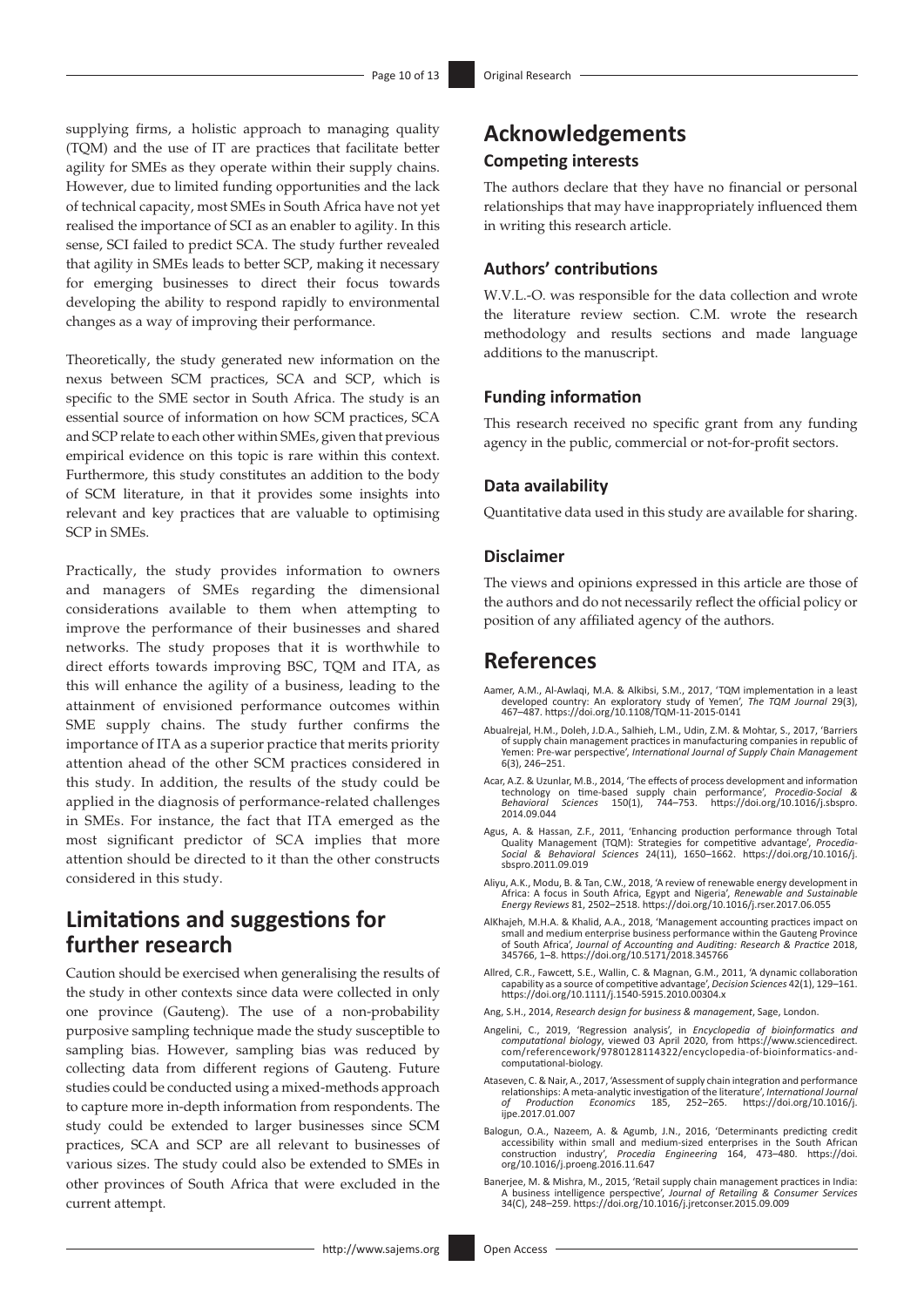- Bartlett, M.S., 1951, 'The effect of standardization on a chi-square approximation in factor analysis', *Biometrika* 38(3/4), 337–344. [https://doi.org/10.1093/](https://doi.org/10.1093/biomet/38.3-4.337) [biomet/38.3-4.337](https://doi.org/10.1093/biomet/38.3-4.337)
- Basheer, M., Siam, M., Awn, A. & Hassan, S., 2019, 'Exploring the role of TQM and supply chain practices for firm supply performance in the presence of information technology capabilities and supply chain technology adoption: A case of textile firms in Pakistan', *Uncertain Supply Chain Management* 7(2), 275–288. [https://](https://doi.org/10.5267/j.uscm.2018.9.001) [doi.org/10.5267/j.uscm.2018.9.001](https://doi.org/10.5267/j.uscm.2018.9.001)
- Bayraktar, E., Sari, K., Tatoglu, E., Zaim, S. & Delen, D., 2020, 'Assessing the supply chain performance: A causal analysis', *Annals of Operations Research* 287(1), 37–60. <https://doi.org/10.1007/s10479-019-03457-y>
- Beamon, B.M., 1999, 'Measuring supply chain performance', *International Journal of Operations & Production Management* 19(3), 275–292. [https://doi.](https://doi.org/10.1108/01443579910249714) [org/10.1108/01443579910249714](https://doi.org/10.1108/01443579910249714)
- Betts, T. & Tadisina, S., 2009, 'Supply chain agility, collaboration and performance:<br>How do they relate', Paper presented at the *POMS 20th Annual Conference*,<br>Orlando, FL, 01 May–04 May.
- Beynon-Davies, P., 2009, 'Neolithic informatics: The nature of information', *International Journal of Information Management* 29(1), 3–14. [https://doi.](https://doi.org/10.1016/j.ijinfomgt.2008.11.001) [org/10.1016/j.ijinfomgt.2008.11.001](https://doi.org/10.1016/j.ijinfomgt.2008.11.001)
- Blome, C., Schoenherr, T. & Rexhausen, D., 2013, 'Antecedents and enablers of supply<br>chain agility and its effect on performance: A dynamic capabilities perspective',<br>International Journal of Production Research 51(4), 129 [10.1080/00207543.2012.728011](https://doi.org/10.1080/00207543.2012.728011)
- Bottani, E., 2010, 'Profile and enablers of agile companies: An empirical investigation', *International Journal of Production Economics* 125(2), 251–261. [https://doi.](https://doi.org/10.1016/j.ijpe.2010.02.016) [org/10.1016/j.ijpe.2010.02.016](https://doi.org/10.1016/j.ijpe.2010.02.016)
- Bushe, B., 2019, 'The causes and impact of business failure among small to micro and medium enterprises in South Africa', *Africa's Public Service Delivery & Performance Review* 7(1), 210.<https://doi.org/10.4102/apsdpr.v7i1.210>
- BusinessTech, 2019, *The brutal impact of South Africa's economy on small business*, viewed 03 April 2020, from [https://businesstech.co.za/news/banking/354939/](https://businesstech.co.za/news/banking/354939/the-brutal-impact-of-south-africas-economy-on-small-business/) [the-brutal-impact-of-south-africas-economy-on-small-business/](https://businesstech.co.za/news/banking/354939/the-brutal-impact-of-south-africas-economy-on-small-business/).
- Chakraborty, A., Mutingi, M. & Vashishth, A., 2019, 'Quality management practices in<br>SMEs: A comparative study between India and Namibia', *Benchmarking: An*<br>International Journal 26(2), 1499–1516. https://doi.org/10.1108/
- Chan, A.T., Ngai, E.W. & Moon, K.K., 2017, 'The effects of strategic and manufacturing flexibilities and supply chain agility on firm performance in the fashion industry',<br>*European Journal of Operational Research* 259(2), 486–499. [https://doi.](https://doi.org/10.1016/j.ejor.2016.11.006)<br>[org/10.1016/j.ejor.2016.11.006](https://doi.org/10.1016/j.ejor.2016.11.006)
- Chardine-Baumann, E. & Botta-Genoulaz, V., 2014, 'A framework for sustainable performance assessment of supply chain management practices', *Computers & Industrial Engineering* 76, 138–147. <https://doi.org/10.1016/j.cie.2014.07.029>
- Chang, H.H., Tsai, Y.C. & Hsu, C.H., 2013, 'E-procurement and supply chain performance', *Supply Chain Management: An International Journal* 18(1), 34–51. <http://dx.doi.org/10.1108/13598541311293168>
- Chatterjee, S. & Simonoff, J., 2013, *Handbook of regression analysis*, John Wiley & Sons, Somerset, NJ.
- Child, D., 2006, *The essentials of factor analysis*, 3rd edn., Continuum International Publishing Group, New York, NY.
- Chingwaru, T., 2015, 'Impact of trade and economic liberalisation policy reforms on the operations of selected small to medium enterprises (SMEs) in Zimbabwe: A comparative study with South Africa's experiences', Doctoral
- Claro, D.P. & Claro, P.B.O., 2010, 'Collaborative buyer-supplier relationships and<br>downstream information in marketing channels', *Industrial Marketing*<br>Management 39(2), 221–228. https://doi.org/10.1016/j.indmarman.2009.0
- Corsten, D. & Felde, J., 2005, 'Exploring the performance effects of key-supplier collaboration: An empirical investigation into Swiss buyer-supplier relationships', *International Journal of Physical Distribution & Logistics Management* 35(6), 445–461. <https://doi.org/10.1108/09600030510611666>
- DeGroote, S.E. & Marx, T.G., 2013, 'The impact of IT on supply chain agility and firm performance: An empirical investigation', *International Journal of Information Management* 33(6), 909–916.<https://doi.org/10.1016/j.ijinfomgt.2013.09.001>
- DeVellis, R.F., 2012, *Scale development: Theory and applications*, Sage, Los Angeles, CA.
- Dolci, P.C., Maçada, A.C.G. & Grant, G.G., 2013, 'Information technology and supply chain governance: A conceptual model', in *Proceedings of the 21st European Conference on Information Systems*, Utrecht, 05–08 June.
- Dzomonda, O., Fatoki, O. & Oni, O., 2017, 'The impact of leadership styles on the entrepreneurial orientation of small and medium enterprises in South Africa', *Journal of Economics & Behavioral Studies* 9(2), 104–113. [https://doi.](https://doi.org/10.22610/jebs.v9i2.1654) [org/10.22610/jebs.v9i2.1654](https://doi.org/10.22610/jebs.v9i2.1654)
- Eicker, T. & Cilliers, J.O., 2017, 'Equipping small business retailers to manage logistical supply chain drivers: A theoretical guideline', *Journal of Transport & Supply Chain Management* 11(1), 1–12. <https://doi.org/10.4102/jtscm.v11i0.332>
- Eckstein, D., Goellner, M., Blome, C. & Henke, M., 2015, 'The performance impact of<br>supply chain agility and supply chain agility and supply chain agility,<br>product complexity', *International Journal of Production Research*
- Enagi, M.A. & Van Belle, J.P., 2019, 'Information searching and satisficing process for IT decision making process of SMEs', *The African Journal of Information Systems* 11(2), 99–116.
- Eng, T.Y., 2004, 'The role of e-marketplaces in supply chain management', *Industrial Marketing Management* 33(2), 97–105. [https://doi.org/10.1016/S0019-8501](https://doi.org/10.1016/S0019-8501(03)00032-4) [\(03\)00032-4](https://doi.org/10.1016/S0019-8501(03)00032-4)
- Farish, K., Anil, A.P. & Satish, K., 2017, 'Effect of TQM practices on financial performance through innovation performance In Indian manufacturing context', *International Research Journal of Engineering & Technology* 4(7), 2649–2655.
- Fatoki, O., 2019, 'Drivers and barriers to sustainability manufacturing practices by small and medium enterprises in South Africa', *Academy of Entrepreneurship Journal* 25(3).
- Fatoki, O.O., 2014, 'The entrepreneurial orientation of micro enterprises in the retail<br>sector in South Africa', Journal of Sociology & Social Anthropology 5(2), 125–129.<br><https://doi.org/10.1080/09766634.2014.11885616>
- Fawcett, S.E., Wallin, C., Allred, C., Fawcett, A.M. & Magnan, G.M., 2011, 'Information technology as an enabler of supply chain collaboration: A dynamic‐capabilities perspective', *Journal of Supply Chain Management* 47(1), 38–59. [https://doi.](https://doi.org/10.1111/j.1745-493X.2010.03213.x) [org/10.1111/j.1745-493X.2010.03213.x](https://doi.org/10.1111/j.1745-493X.2010.03213.x)
- Ferreira, R.P., Silva, J.N., Do Rocio Strauhs, F. & Soares, A.L., 2011, 'Performance management in collaborative networks: A methodological proposal', *Journal UCS* 17(10), 1412–1429.
- Flynn, B.B., Huo, B. & Zhao, X., 2010, 'The impact of supply chain integration on<br>performance: A contingency and configuration approach', Journal of Operations<br>Management 28(1), 58–71. https://doi.org/10.1016/j.jom.2009.06
- Franzese, M. & Iuliano, A., 2019, 'Correlation analysis', in *Encyclopedia of bioinformatics and computational biology*, viewed 02 April 2020, from [https://](https://www.sciencedirect.com/referencework/9780128114322/encyclopedia-of-bioinformatics-and-computational-biology)<br>www.sciencedirect.com/referencework/9780128114322/encyclopedia-of [bioinformatics-and-computational-biology.](https://www.sciencedirect.com/referencework/9780128114322/encyclopedia-of-bioinformatics-and-computational-biology)
- Gaur, A.S., Mukherjee, D., Gaur, S.S. & Schmid, F., 2011, 'Environmental and firm level<br>influences on inter-organizational trust and SME performance', Journal of<br>Management Studies 48(8), 1752-1781. https://doi.org/10.1111 [6486.2011.01011.x](https://doi.org/10.1111/j.1467-6486.2011.01011.x)
- Ghebrihiwet, N., 2019, 'FDI technology spillovers in the mining industry: Lessons from Resources Policy 62, 463-471. [https://doi.](https://doi.org/10.1016/j.resourpol.2018.04.005) South Africa's mining sector', Res
- Gligor, D.M., Esmark, C.L. & Holcomb, M.C., 2015, 'Performance outcomes of supply chain agility: When should you be agile?', *Journal of Operations Management* 33(1), 71–82.<https://doi.org/10.1016/j.jom.2014.10.008>
- Gligor, D.M. & Holcomb, M.C., 2012, 'Understanding the role of logistics capabilities in achieving supply chain agility: A systematic literature review', International Journal of Supply Chain Management 17(4), 438–453. htt [10.1108/13598541211246594](https://doi.org/10.1108/13598541211246594)
- Goldman, S.L., Nagel, R.N. & Preiss, K., 1994, *Agile competitors and virtual organisations: Strategies for enriching the customer*, Van Nostrand Reinhold, New York, NY.
- Govindan, K., Azevedo, S.G., Carvalho, H. & Cruz-Machado, V., 2014, 'Impact of supply chain management practices on sustainability', *Journal of Cleaner Production* 85, 212–225.<https://doi.org/10.1016/j.jclepro.2014.05.068>
- Govuzela, S. & Mafini, C., 2019, 'Organisational agility, business best practices and the performance of small to medium enterprises in South Africa', *South African Journal of Business Management* 50(1), 1–13. [https://doi.org/10.4102/sajbm.](https://doi.org/10.4102/sajbm.v50i1.1417) [v50i1.1417](https://doi.org/10.4102/sajbm.v50i1.1417)
- Green, S.B., 1991, 'How many subjects does it take to do a regression analysis?', *Multivariate Behavioral Research* 26(3), 499–510. [https://doi.org/10.1207/](https://doi.org/10.1207/s15327906mbr2603_7) [s15327906mbr2603\\_7](https://doi.org/10.1207/s15327906mbr2603_7)
- Grudinschi, D., Sintonen, S. & Hallikas, J., 2014, 'Relationship risk perception and determinants of the collaboration fluency of buyer-supplier relationships in public service procurement', *Journal of Purchasing and Supply Management* 20(2), 82–91.<https://doi.org/10.1016/j.pursup.2014.03.004>
- Gunasekaran, A., Papadopoulos, T., Dubey, R., Wamba, S.F., Childe, S.J., Hazen, B. et al., 2017, 'Big data and predictive analytics for supply chain and organizational performance', *Journal of Business Research* 70, 308–317. [https://doi.](https://doi.org/10.1016/j.jbusres.2016.08.004) [org/10.1016/j.jbusres.2016.08.004](https://doi.org/10.1016/j.jbusres.2016.08.004)
- Gunasekaran, A., Patel, C. & Tirtiroglu, E., 2001, 'Performance measures and metrics in a supply chain environment', *International Journal of Operations & Production Management* 21(1/2), 71–87. <https://doi.org/10.1108/01443570110358468>
- Hair, J.F., Jr., Black, W.C., Babin, B.I. & Anderson, R.E., 2014, *Multivariate data analysis*, 7th edn., Pearson Education, Harllow.
- Hofer, A.R, Hofer, C. & Waller, M.A., 2014, 'What gets suppliers to play and who gets the pay? On the antecedents and outcomes of collaboration in retailer-supplier dyads', *The International Journal of Logistics Management* 25(2), 226–244. <https://doi.org/10.1108/IJLM-01-2014-0012>
- Hove-Sibanda, P., Sibanda, K. & Pooe, D., 2017, 'The impact of corporate governance on firm competitiveness and performance of small and medium enterprises in South Africa: A case of small and medium enterprises in Vanderbijlpark', *Acta Commercii* 17(1), 446.<https://doi.org/10.4102/ac.v17i1.446>
- Hung, R.Y.Y., Lien, B.Y.H., Yang, B., Wu, C.M. & Kuo, Y.M., 2011, 'Impact of TQM and organizational learning on innovation performance in the high-tech industry', *International Business Review* 20(2), 213–225. [https://doi.org/10.1016/j.](https://doi.org/10.1016/j.ibusrev.2010.07.001) [ibusrev.2010.07.001](https://doi.org/10.1016/j.ibusrev.2010.07.001)
- Jacques, A., 2012, 'The role of electronic commerce in improving supply chain performance', *Advance in Management* 5(3), 1. RePEc:mgn:journl:v:5:y:2012:i:3:a:1
- Jajja, M.S.S., Brah, S.A., Hassan, S.Z. & Kannan, V.R., 2014, 'An examination of product innovation and buyer-supplier relationship in Pakistani firms', *International Journal of Productivity & Performance Management* 63(8), 1031–1045. [https://](https://doi.org/10.1108/IJPPM-02-2013-0023) [doi.org/10.1108/IJPPM-02-2013-0023](https://doi.org/10.1108/IJPPM-02-2013-0023)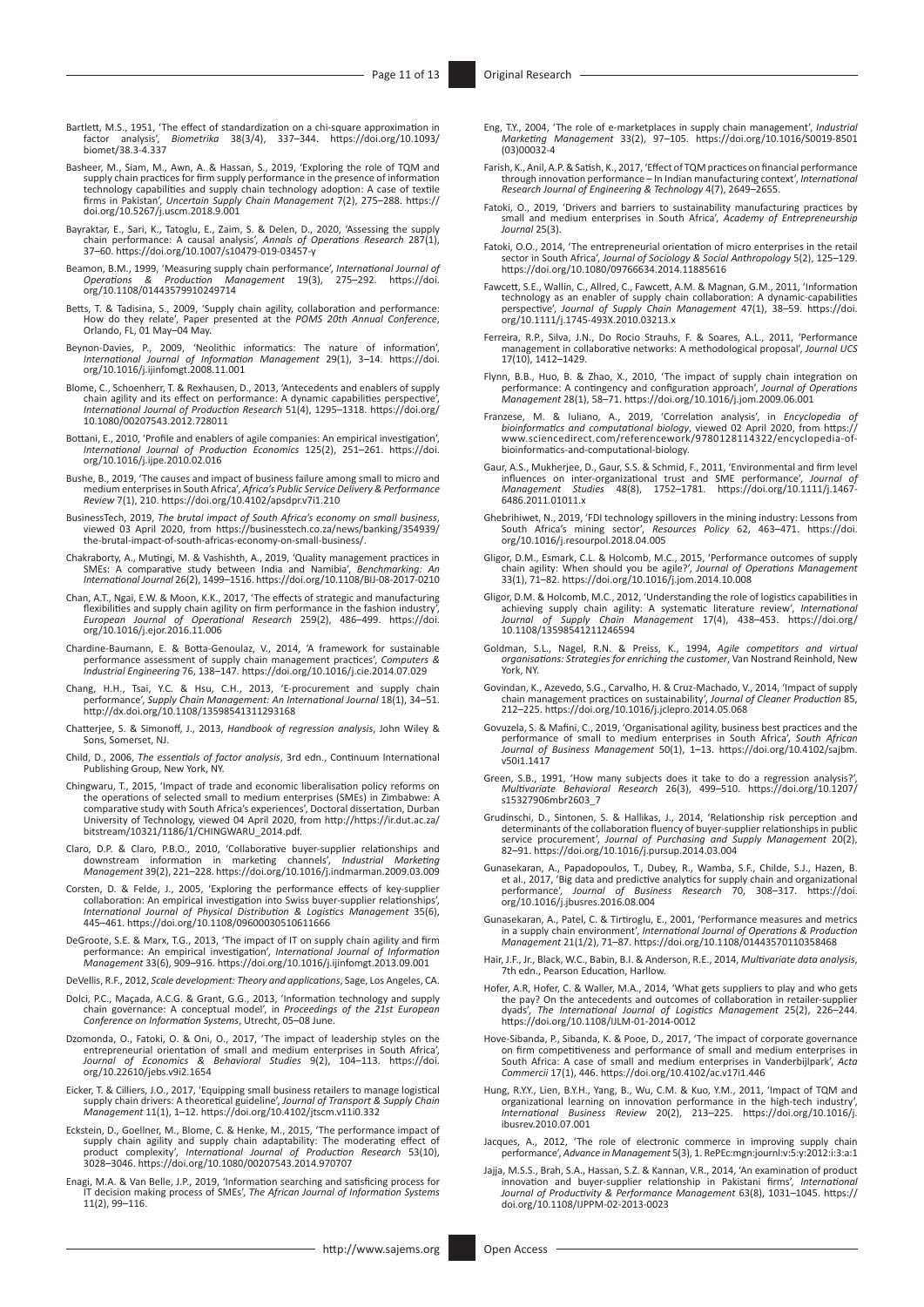- Jin, B. & Kang, J.H., 2013, 'Antecedents and outcomes of global sourcing and information technology in the US apparel supply chain', The Journal of the Textile Institute 104(1), 57–66. https://doi.org/10.1080/00405000.2012
- Jin, Y., Vonderembse, M., Ragu-Nathan, T.S. & Smith, J.T., 2014, 'Exploring relationships among IT-enabled sharing capability, supply chain flexibility, and competitive<br>performance', *International Journal of Production Economics* 153(C), 24–34.<br><https://doi.org/10.1016/j.ijpe.2014.03.016>
- Kaiser, H.F., 1960, 'The application of electronic computers to factor analysis', *Educational & Psychological Measurement* 20(1), 141–151. [https://doi.](https://doi.org/10.1177/001316446002000116) [org/10.1177/001316446002000116](https://doi.org/10.1177/001316446002000116)
- Kaiser, H.F., 1970, 'A second generation little jiffy', *Psychometrika* 35(4), 401–415. <https://doi.org/10.1007/BF02291817>
- Kang, H., 2013, 'A guide on the use of factor analysis in the assessment of construct validity', *Journal of Korean Academic Nursing* 43(5), 587–594. [https://doi.](https://doi.org/10.4040/jkan.2013.43.5.587) [org/10.4040/jkan.2013.43.5.587](https://doi.org/10.4040/jkan.2013.43.5.587)
- Kisielnicki, J., Grabara, J. & Nowak, J.S. 2005, *Informatyka i współczesne zarządzanie*, Polskie Tow. Informatyczne, Katowice.

Kline, P., 2000, *The handbook of psychological testing*, 2nd edn., Routledge, London.

- Koçoğlu, İ., İmamoğlu, S.Z., İnce, H. & Keskin, H., 2011, 'The effect of supply chain<br>integration on information sharing: Enhancing supply chain performance',<br>*Procedia Social and Behavioral Sciences* 24, 1630–1649. http
- Konecny, P.A. & Thun, J.H., 2011, 'Do it separately or simultaneously: An empirical<br>analysis of a conjoint implementation of TQM and TPM on plant performance',<br>International Journal of Production Economics 133(2), 496–507.
- Kot, S., 2018, 'Sustainable supply chain management in small and medium enterprises', *Sustainability* 10(4), 11–43. <https://doi.org/10.3390/su10041143>
- Kot, S., Goldbach, I.R. & Ślusarczyk, B., 2018, 'Supply chain management in SMEs Polish and Romanian approach', *Economics & Sociology* 11(4), 142. [https://doi.](https://doi.org/10.14254/2071-789X.2018/11-4/9) [org/10.14254/2071-789X.2018/11-4/9](https://doi.org/10.14254/2071-789X.2018/11-4/9)
- Kumar, R., Singh, R.K. & Shankar, R., 2016, 'Study on collaboration and information sharing practices for SCM in Indian SMEs', *International Journal of Business Information Systems* 22(4), 455–475
- Kumar, V., Chibuzo, E.N., Garza-Reyes, J.A., Kumari, A., Rocha-Lona, L. & Lopez-Torres, G.C., 2017, 'The impact of supply chain integration on performance: Evidence<br>from the UK food sector', *Procedia Manufacturing* 11, 814–821. [https://doi.](https://doi.org/10.1016/j.promfg.2017.07.183)<br>[org/10.1016/j.promfg.2017.07.183](https://doi.org/10.1016/j.promfg.2017.07.183)
- Kwofie, T.E., Aigbavboa, C.O. & Matsane, Z.S.S., 2017, 'Collaborative practices in South African construction project delivery', *International Journal of Construction Supply Chain Management* 7(2), 39–55.
- Lai, K.H., Yeung, A.C. & Cheng, T.C.E., 2012, 'Configuring quality management and<br>marketing implementation and the performance implications for industrial<br>marketers', *Industrial Marketing Management* 41(8), 1284–1297. htt
- Lavastre, O., Gunasekaran, A. & Spalanzani, A., 2012, 'Supply chain risk management in French companies', *Decision Support Systems* 52(4), 828–838. [https://doi.](https://doi.org/10.1016/j.dss.2011.11.017) [org/10.1016/j.dss.2011.11.017](https://doi.org/10.1016/j.dss.2011.11.017)
- Leboea, S.T. 2017, *The factors influencing SME failure in South Africa*, University of Cape Town, Cape Town. [https://open.uct.ac.za/bitstream/handle/11427/25334/](https://open.uct.ac.za/bitstream/handle/11427/25334/thesis_com_2017_leboea_sekhametsi_tshepo.pdf?sequence=1&isAllowed=y) [thesis\\_com\\_2017\\_leboea\\_sekhametsi\\_tshepo.pdf?sequence=1&isAllowed=y](https://open.uct.ac.za/bitstream/handle/11427/25334/thesis_com_2017_leboea_sekhametsi_tshepo.pdf?sequence=1&isAllowed=y)
- Lee, V.H., Ooi, K.B., Tan, B.I. & Chong, A.Y.L., 2010, 'A structural analysis of the relationship between TQM practices and product innovation', *Asian Journal of Technology Innovation* 18(1), 73–96. <https://doi.org/10.1080/19761597.2010.9668683>
- Leuschner, R., Charvet, F. & Rogers, D.S., 2013, 'A meta‐analysis of logistics customer service', *Journal of Supply Chain Management* 49(1), 47–63. [https://doi.](https://doi.org/10.1111/jscm.12000) [org/10.1111/jscm.12000](https://doi.org/10.1111/jscm.12000)
- Liu, H., Ke, W., Wei, K.K. & Hua, Z., 2013, 'The impact of IT capabilities on firm performance: The mediating roles of absorptive capacity and supply chain agility', *Decision Support Systems* 54(3), 1452–1462. [https://doi.org/10.1016/](https://doi.org/10.1016/j.dss.2012.12.016) [j.dss.2012.12.016](https://doi.org/10.1016/j.dss.2012.12.016)
- Lotfi, Z., Sahran, S., Mukhtar, M. & Zadeh, A.T., 2013, 'The relationships between supply chain integration and product quality', *Procedia Technology* 11, 471–478. <https://doi.org/10.1016/j.protcy.2013.12.217>
- Maduku, D.K., Mpinganjira, M. & Duh, H., 2016, 'Understanding mobile marketing<br>adoption intention by South African SMEs: A multi-perspective framework',<br>International Journal of Information Management 36(5), 711–723. https [org/10.1016/j.ijinfomgt.2016.04.018](https://doi.org/10.1016/j.ijinfomgt.2016.04.018)
- Madzimure, J., 2019, 'The influence of strategic networks and logistics integration on firm performance among small and medium enterprises', *The Southern African Journal of Entrepreneurship and Small Business Management* 11(1), 1–7. [https://](https://doi.org/10.4102/sajesbm.v11i1.282) [doi.org/10.4102/sajesbm.v11i1.282](https://doi.org/10.4102/sajesbm.v11i1.282)
- Makhitha, K.M., 2017, 'Challenges affecting small craft producer business growth and survival in South Africa', *Journal of Business & Retail Management Research* 11(3),  $1 - 12$ .
- Marinagi, C., Trivellas, P. & Sakas, D.P., 2014, 'The impact of information technology on the development of supply chain competitive advantage', *Procedia-Social & Behavioral Sciences* 147, 586–591. <https://doi.org/10.1016/j.sbspro.2014.07.161>
- Mathu, K. & Tlale, M.T., 2017, 'The impact of IT adoption in SMEs supply chains: A case of Gauteng and Free State provinces of South Africa', *South African Journal of Business Management* 48(3), 63–71. <https://doi.org/10.4102/sajbm.v48i3.36>
- McGuirk, P.M. & O'Neill, P., 2016, 'Using questionnaires in qualitative human geography', Faculty of Social Sciences Paper 2518, University of Wollongong,<br>Wollongong.<https://ro.uow.edu.au/sspapers/2518>
- Mishra, S., Datta, S. & Mahapatra, S.S., 2014, 'Alignment of dimensions towards<br>modelling organisational supply chain agility', International Journal Services &<br>Operations Management 17(1), 88-106. https://doi.org/10.1504/ [2014.057997](https://doi.org/10.1504/IJSOM.2014.057997)
- Mofokeng, T.M. & Chinomona, R., 2019, 'Supply chain partnership, supply chain collaboration and supply chain integration as the antecedents of supply chain performance', *South African Journal of Business Management* 50(1), 1–10. <https://doi.org/10.4102/sajbm.v50i1.193>
- Molefe, K., Meyer, N. & De Jongh, J., 2018, 'A comparative analysis of the socio-economic challenges faced by SMMEs: The case of the Emfuleni and Midvaal Local Municipal areas', *Journal of Economics & Behavioral Studies* 10(4), 7–21. [https://](https://doi.org/10.22610/jebs.v10i4(J).2401) [doi.org/10.22610/jebs.v10i4\(J\).2401](https://doi.org/10.22610/jebs.v10i4(J).2401)
- Molefe, P.L., Tauoatsoala, P., Sifolo, P.P.S., Manavhela, P. & Henama, U.S., 2018, 'The effects of tourism supply chain management practices on tourism operations in Pretoria, South Africa', *African Journal of Hospitality, Tourism & Leisure* 7(2), 1–12.
- Moos, M. & Sambo, W., 2018, 'An exploratory study of challenges faced by small automotive businesses in townships: The case of Garankuwa, South Africa', *Journal of Contemporary Management* 15(1), 467–494.
- Muriithi, S., 2017, 'African small and medium enterprises (SMEs) contributions, challenges and solutions', *European Journal of Research & Reflection in Management Sciences* 5(1), 36–48.
- Narasimhan, R. & Kim, S.W., 2002, 'Effect of supply chain integration on the<br>relationship between diversification and performance: Evidence from Japanese<br>and Korean firms', Journal of Operations Management 20(3), 303–323. [doi.org/10.1016/S0272-6963\(02\)00008-6](https://doi.org/10.1016/S0272-6963(02)00008-6)
- Narasimhan, R., Swink, M. & Viswanathan, S., 2010, 'On decisions for integration implementation: An examination of complementarities between product-process<br>technology integration and supply chain integration', *Decision Sciences* 41(2),<br>355–372.<https://doi.org/10.1111/j.1540-5915.2010.00267.x>
- Nasim, K., 2018, 'Role of internal and external organizational factors in TQM implementation', *International Journal of Quality & Reliability Management* 35(5), 1014–1033. <https://doi.org/10.1108/IJQRM-10-2016-0180>
- Neneh, B.N. & Van Zyl, J., 2017, 'Entrepreneurial orientation and its impact on firm<br>growth amongst SMEs in South Africa', *Problems & Perspectives in Management*<br>15(3), 166–178. [https://doi.org/10.21511/ppm.15\(3\).2017.14](https://doi.org/10.21511/ppm.15(3).2017.14)
- Ngai, E.W., Chau, D.C. & Chan, T.L.A., 2011, 'Information technology, operational, and<br>management competencies for supply chain agility: Findings from case studies',<br>The Journal of Strategic Information Systems 20(3), 232– [org/10.1016/j.jsis.2010.11.002](https://doi.org/10.1016/j.jsis.2010.11.002)
- Osarenkhoe, A., 2010, 'A coopetition strategy: A study of inter‐firm dynamics between competition and cooperation', *Business Strategy Series* 11(6), 343–362. [https://](https://doi.org/10.1108/17515631011093052) [doi.org/10.1108/17515631011093052](https://doi.org/10.1108/17515631011093052)
- Pan, G., Pan, S.L. & Lim, C.Y., 2015, 'Examining how firms leverage IT to achieve firm<br>productivity: RBV and dynamic capabilities perspectives', *Information &*<br>Management 52(4), 401–412. https://doi.org/10.1016/j.im.2015.
- Polit, D.F. & Beck, C.T., 2012, *Nursing research: Generating and assessing evidence for nursing practice*, 9th edn., Wolters Klower Health, Lippincott Williams & Wilkins, Philadelphia, PA.
- Prajogo, D. & Olhager, J., 2012, 'Supply chain integration and performance: The effects of long-term relationships, information technology and sharing, and logistics integration', *International Journal of Production Economics* 135(1), 514–522. <https://doi.org/10.1016/j.ijpe.2011.09.001>
- Qrunfleh, S. & Tarafdar, M., 2014, 'Supply chain information systems strategy: Impacts<br>on supply chain performance and firm performance', *International Journal of*<br>Production Economics 147(1), 340–350. https://doi.org/10. [09.018](https://doi.org/10.1016/j.ijpe.2012.09.018)
- Ralston, P.M., Blackhurst, J., Cantor, D.E. & Crum, M.R., 2015, 'A structure conduct performance perspective of how strategic supply chain integration affects firm performance', *Journal of Supply Chain Management* 51(2), 47–64. [https://doi.](https://doi.org/10.1111/jscm.12064) [org/10.1111/jscm.12064](https://doi.org/10.1111/jscm.12064)
- Randall, W.S., Gibson, B.J., Defee, C.C. & Williams, B.D., 2011, 'Retail supply chain management: Key priorities and practices', *The International Journal of Logistics Management* 22(3), 390–402. <https://doi.org/10.1108/09574091111181381>
- Revilla, E. & Villena, V.H., 2012, 'Knowledge integration taxonomy in buyer–supplier relationships: Trade-offs between efficiency and innovation', *International Journal of Production Economics* 140(2), 854–864. [https://doi.org/10.1016/](https://doi.org/10.1016/j.ijpe.2012.07.002) [j.ijpe.2012.07.002](https://doi.org/10.1016/j.ijpe.2012.07.002)
- Ringle, C.M., Wende, S. & Becker, J.M., 2015, *SmartPLS 3*, Bönningstedt, viewed 10 August 2019, from [http://www.smartpls.com.](http://www.smartpls.com)
- Sayed, Z. & Sunjka, B.P., 2016, 'Investigating and evaluating the influence of supply chain structure on supply chain risk', South African Journal of Industrial Engineering 27(3), 122–135. <https://doi.org/10.7166/27-3-1645>
- Scholtes, V.A., Terwee, C.B. & Poolman, R.W., 2011, 'What makes a measurement instrument valid and reliable?', *International Journal Care* 42(3), 236–240. [https://](https://doi.org/10.1016/j.injury.2010.11.042) [doi.org/10.1016/j.injury.2010.11.042](https://doi.org/10.1016/j.injury.2010.11.042)
- Shukla, R.K., Garg, D. & Agarwal, A., 2011, 'Understanding of supply chain: A literature review', *International Journal of Engineering Science & Technology* 3(3), 2059–2072.
- Singh, A. & Teng, J.T., 2016, 'Enhancing supply chain outcomes through information technology and trust', *Computers in Human Behavior* 54, 290–300. [https://doi.](https://doi.org/10.1016/j.chb.2015.07.051) [org/10.1016/j.chb.2015.07.051](https://doi.org/10.1016/j.chb.2015.07.051)
- Small Enterprise Development Agency, 2019, *Small business development. 2018/19 report*[, viewed n.d. from, http://www.seda.org.za/publications/publications/](http://www.seda.org.za/publications/publications/seda%20annual%20report%202019%20final%20document%20sent%20to%20parliament.pdf) seda%20annual%20report%202019%20final%20document%20sent%20to%20 [parliament.pdf](http://www.seda.org.za/publications/publications/seda%20annual%20report%202019%20final%20document%20sent%20to%20parliament.pdf).